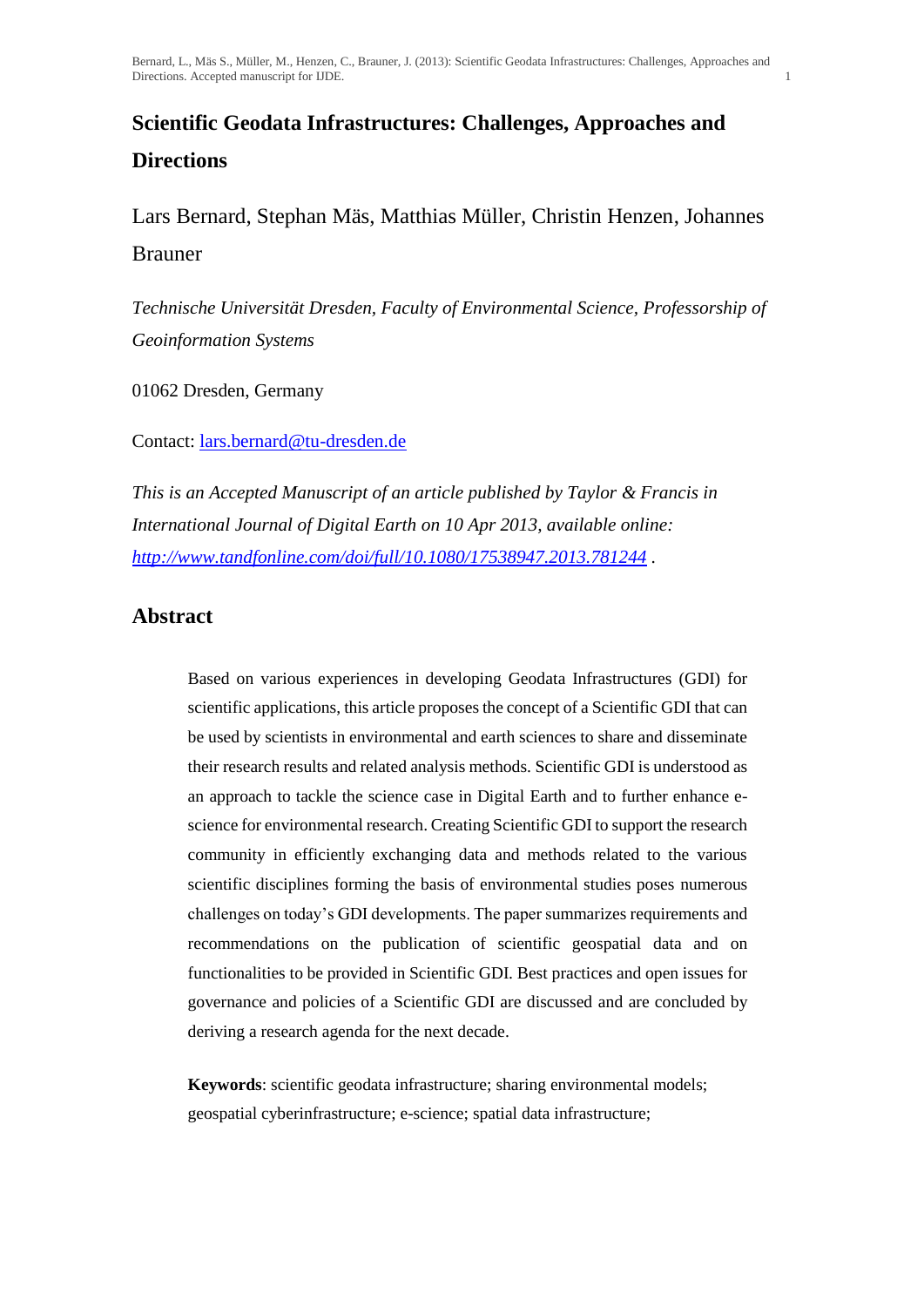# **1 Introduction**

It is a bit more than a decade after the former US vice president (Gore 1999) coined the term Digital Earth to envisage the future use of virtual (digital) globes based on internet and virtual reality technologies. Gore envisioned Digital Earth as an instrument to gain seamless access to various kinds of globally distributed spatio-temporal datasets each covering different parts of the world, having different scales and resolutions and describing the state of the environment and potential environmental threads. Today, a good part of that vision became reality in a number of mostly commercially driven virtual globe applications that we use on a daily basis to virtually explore places (Goodchild 2008). Gore still imagined these applications as being available in only certain institutions, which could provide the required powerful base technology. While the enormous technological progress related to geodata acquisition, computational power, internet protocols and geodata processing allows today for usage of such applications not only on our own desktops but even as 'apps' on various kinds of mobile devices. Infrastructures to share geospatial data from spatially distributed and diverse organizations form the backbone of the Digital Earth, and different types of these infrastructures can be found today.

In (re-)defining a vision for a Digital Earth 2020, Craglia *et al.* (2012) consider the *science case* to frame a prospective and requirements on future geoinformation technologies supporting earth sciences and environmental research. Taking the progress in information technologies and the on-going developments towards Spatial Data Infrastructures (SDI), Geodata Infrastructures (GDI) and the Global Earth Observation System of Systems (GEOSS) as a starting point, Craglia *et al.* (2012) identify the following key challenges for the science case in a Digital Earth 2020:

- linking of multi-disciplinary models to support forecasting and assessing global change(s),
- integration of (near) real time observations taken from the fast emerging pervasive modern sensor networks, including social networks,
- consideration of policy scenarios and their potential impacts,
- communication of scientific findings on global change effects, the related uncertainties and proposed measures to scientists, decision makers and the public, meanwhile providing participatory frameworks supporting stakeholders in sharing their concerns and formulating responses and actions.

Concurring with these aspects and based on own findings in developing GDI for scientific applications, we propose the concept of a Scientific GDI and address related issues. The paper summarizes experiences the authors gained in numerous projects related to GDI implementations for various scientific domains. Special mention deserves the GLUES project (Global Assessment of Land Use Dynamics, Greenhouse Gas Emissions and Ecosystem Services) which is the coordination project of the international research program 'Sustainable Land Management' of the German Ministry of Education and Research. Within GLUES the authors implement a scientific GDI in order to facilitate the interdisciplinary data exchange between scientists of the research program [\(http://modul-a.nachhaltiges-landmanagement.de/en/scientific-coordination-glues/\)](http://modul-a.nachhaltiges-landmanagement.de/en/scientific-coordination-glues/). Additionally, as a preparation of this article, an investigation of available scientific data infrastructures has been conducted. The survey particularly addressed the provided functionalities and contents, the supported data formats and interfaces, system architectures and licensing. The results are incorporated and affected the overall conclusion of the paper. A summary of the investigated scientific data infrastructures and an approach to classify them can be found here: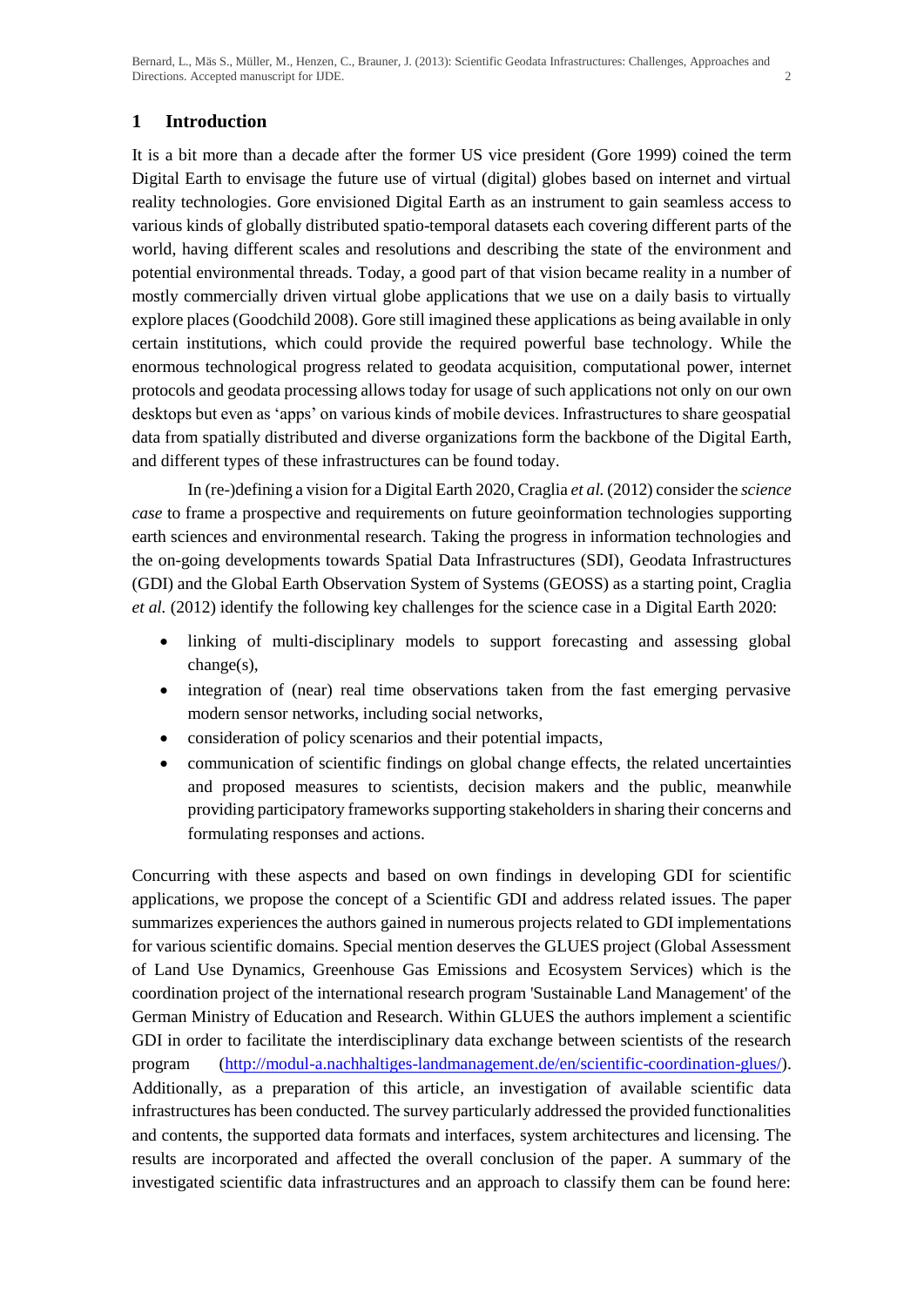## [http://geoportal.glues.geo.tu-dresden.de/scientificinfrastructures/.](http://geoportal.glues.geo.tu-dresden.de/scientificinfrastructures/)

In the following, a quick review on current GDI developments helps identifying bricks and best practices for realizing Scientific GDI. The remainder of the paper summarizes obstacles, requirements and recommendations for the implementation of Scientific GDI and discusses governance and policies to foster Scientific GDI.

# **2 The Status on Infrastructures for Sharing Geoinformation**

The idea of establishing internet-based infrastructures for sharing digital geoinformation arose at least two decades ago: The Clinton Order from 1994 for instance marked the legal start of the US National SDI (Masser 1999). Meanwhile, a number of initiatives started on establishing GDI and developed common specifications and regulations for geoinformation sharing (Figure 1). Activities not only address the technological aspects as the Open Geospatial Consortium (OGC) but also provide organizational frames and partly even define first bricks on common semantics to establish the intended Information Infrastructures. The EU Directive 'Infrastructure for Spatial Information in the European Community' (INSPIRE; (EC 2007a)) is one of Europe's main drivers towards creating an administrative GDI and especially to improve sharing of geoinformation.



*Figure 1. Overview on initiatives and infrastructures for sharing geoinformation*

Consequently, a review on INSPIRE related activities provides a starting point on analysing the current state of GDI, their implementation models and their support in sharing geoinformation. A suite of INSPIRE implementing rules and technical guidance documents (see http://inspire.jrc.ec.europa.eu/) provide the reference frame on which standards should be used and on how spatial data should be made technically available to allow for interoperable applications within the EU. Additional to existing standards, the INSPIRE data specifications define harmonied data models for a number of environmental data themes thus also lay the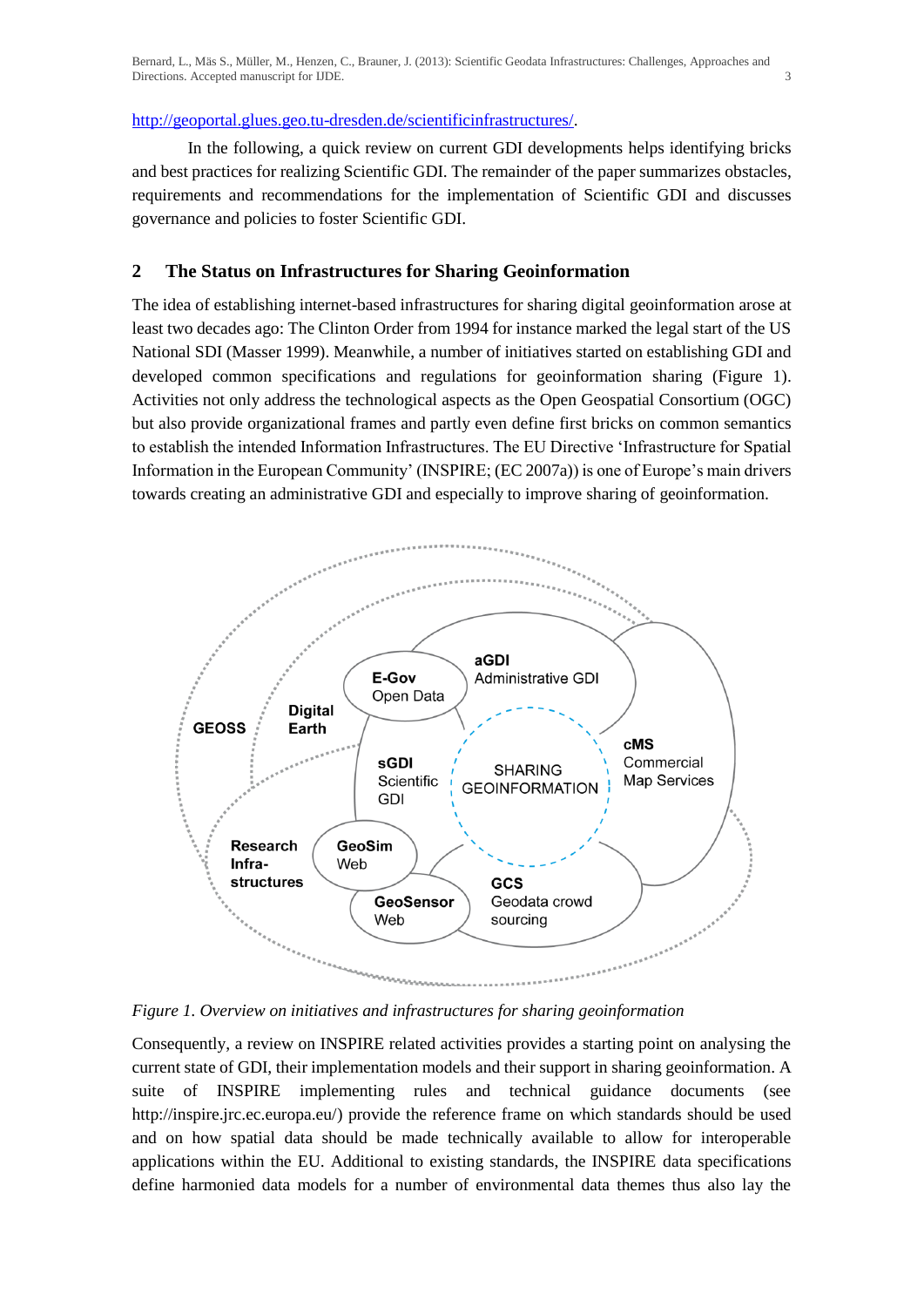foundation for semantic interoperability and the integration of spatial data from distributed, heterogeneous sources. INSPIRE implementations in the EU member states are on-going and full implementations shall be achieved in 2020. In mainly considering the organizational aspects, a report by De Vries *et al.* (2011) indicates that INSPIRE clearly boosts national GDI implementations in Europe but that EU member states strategies in implementing INSPIRE vary enormously such that a unified GDI implementing model seems hardly to be observed or achieved. Very recently, the INSPIRE directive together with the planned revision of the European Directive on Public Sector Information (EC 2011) encouraged a number of European Member States (e.g. the Netherlands, United Kingdom, Finland, Germany) to at least open the federal official geodata holdings and to provide even topographic data as open data. However, as the real technical INSPIRE implementations are still in their infancy, a valid and thorough report on further effects of INSPIRE cannot be given today.

As an infrastructure, any GDI realization requires to cross-cut administrative and disciplinary boundaries. Additionally, a GDI should follow a service based approach, not only in a technological but also in an organizational sense. Therefore, successfully implementing and operating GDI will most probably necessitate horizontal measures or organizational structures acting as a mediator. The main task of such a mediator - in most cases a new but small institutional entity - is to act highly flexible and to provide all tools and measures that allow an individual public authority to master the tasks being pertinent in implementing GDI.

In terms of functionality, the still emerging first generation of Web-based GDI (GDI 1.0) allows searching for distributed geodata and geoinformation services, interactively visualizing geodata in online available maps, and in best case downloading geodata in a well described format. See for instance Percivall (2010) for a recent overview on related standards. Thus, such GDI 1.0 roughly provide functionality being well comparable to services offered in public libraries: Searching on a set of well-defined attributes, browsing and getting a book (or journal, thesis, etc.) if available. Several Geoportals serve as applications to discover and explore the available geodata and geoinformation services (Bernard *et al.* 2005).

Other driving and even pushing factors for today's GDI are the commercial Web-based Map Services (e.g. Google Maps, Bing Maps), the geodata crowd sourcing activities (e.g. OpenStreetMap, GeoNames) and the growing number of available (on-line) geosensors providing (near) real time observation of various geo phenomena (Goodchild and Glennon 2010). New combinations of these different information sources are for instance prototyped by the recently launched 'Eye on Earth' [\(http://www.eyeonearth.eu/\)](http://www.eyeonearth.eu/) and by research on fusion of administrative and crowd sourced geoinformation (Wiemann and Bernard 2010). It still needs to be investigated to what extent volunteered crowd sourcing activities can offer reliable sources for environmental research, not only in (the obvious) terms of data quality but also in what are the ideal topics, scales and time frames to mobilize a sufficiently sized crowd of volunteers to monitor environmental processes or related effects.

The further improvement of distributed geoprocessing (Müller *et al.* 2010) and the usage of cloud computing (Schäffer *et al.* 2010, Yang *et al.* 2011) show how future GDI can be enhanced to offer more powerful analysis capabilities. All these activities show a number of organizational and technological components that could be clearly beneficial in implementing next generation GDI and Digital Earth to seamlessly integrate distributed environmental observations and datasets, environmental modelling systems, and processing and analysis functions. Today's GDI that primarily focus on geodata provision could develop into a next generation of service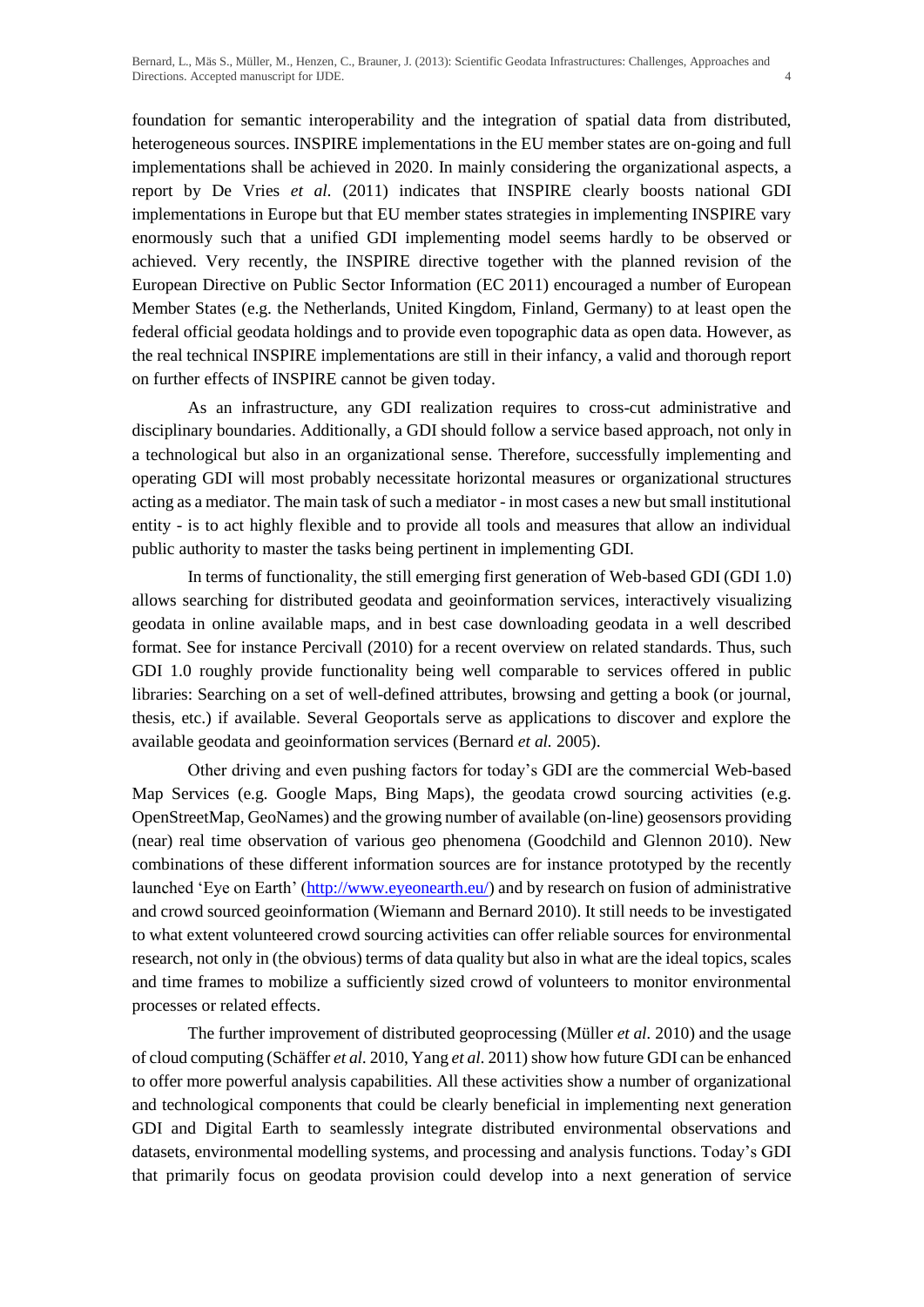infrastructures offering adequate and user-friendly services to derive the relevant piece of geoinformation and thus getting closer to a Digital Earth directly responding users' information requests.

# **3 Scientific GDI**

Traditionally, the evaluation of scientific work mainly refers to published refereed articles and their impacts. Cleary, this is very often not the only outcome of scientific work. Most scientific activities produce data and methods in form of software tools which might be valuable beyond their original scope (Gray 2009). If scientific results, observations, the underlying simulation models and assumptions are sufficiently described and accessible, they can be valuable input for other scientists and other domains of users. Such exchange paired with an improved documentation of research results would make scientific work more transparent and in the optimal case even reproducible. It would allow for the evaluation of fitness for further use (Devillers *et al.* 2007), and thus would ideally increase efficiency and sustainability of research investments and potentially stimulate interdisciplinary research. Simplified and refined representations of the data through Web-based visualizations and visual analysis tools for the comparison of different datasets could support stakeholder work and provide policy makers with insights from scientific research (Bernard and Ostländer 2008). If these various forms of reuse or at least the reuse of the data by other scientists is documented in a way comparable to literature citing, the evaluation of scientific outputs would get an additional measure.

The role of scientific information infrastructures in contributing to innovation and in addressing global challenges has been recognized and addressed in research funding initiatives like NSF (2007) and ESFRI (2008). Related Initiatives in America and Asia often use the label cyberinfrastructure whereas terms as e-science and e-Research Infrastructures have been attached to equivalent activities in Europe. We introduce the term Scientific GDI, as it is felt that current GDI provide a number of useful building blocks to support scientific collaboration and it is envisioned that Scientific GDI could become one of the core components in future Digital Earth. The US National Science Foundation specifically acknowledges the need for Scientific GDI by the Earth Cube program [\(http://www.nsf.gov/geo/earthcube\)](http://www.nsf.gov/geo/earthcube) to foster research on so-called Geospatial Cyberinfrastructures (Yang *et al.* 2010). In general, scientific information infrastructures have been approached for different science domains and with differing functions, for example the social network myExperiment for the exchange of bioinformatics workflows (Goble *et al.* 2010) or the iPlant Collaborative for plant sciences [\(http://www.iplantcollaborative.org/\)](http://www.iplantcollaborative.org/). Central functions provided are access to data catalogues and the scientific data, data analysis and visualization capabilities, high performance computing and collaboration. Although such functionality can also be aided by GDI developments, the available scientific infrastructures for the exchange of data from the environmental and earth sciences hardly refer to corresponding interoperability standards. It is only recently that GDI concepts have been taken up by scientific initiatives. A prominent example is the launch of the data service of the Intergovernmental Panel on Climate Change (IPCC; [http://www.ipcc](http://www.ipcc-data.org/)[data.org/\)](http://www.ipcc-data.org/).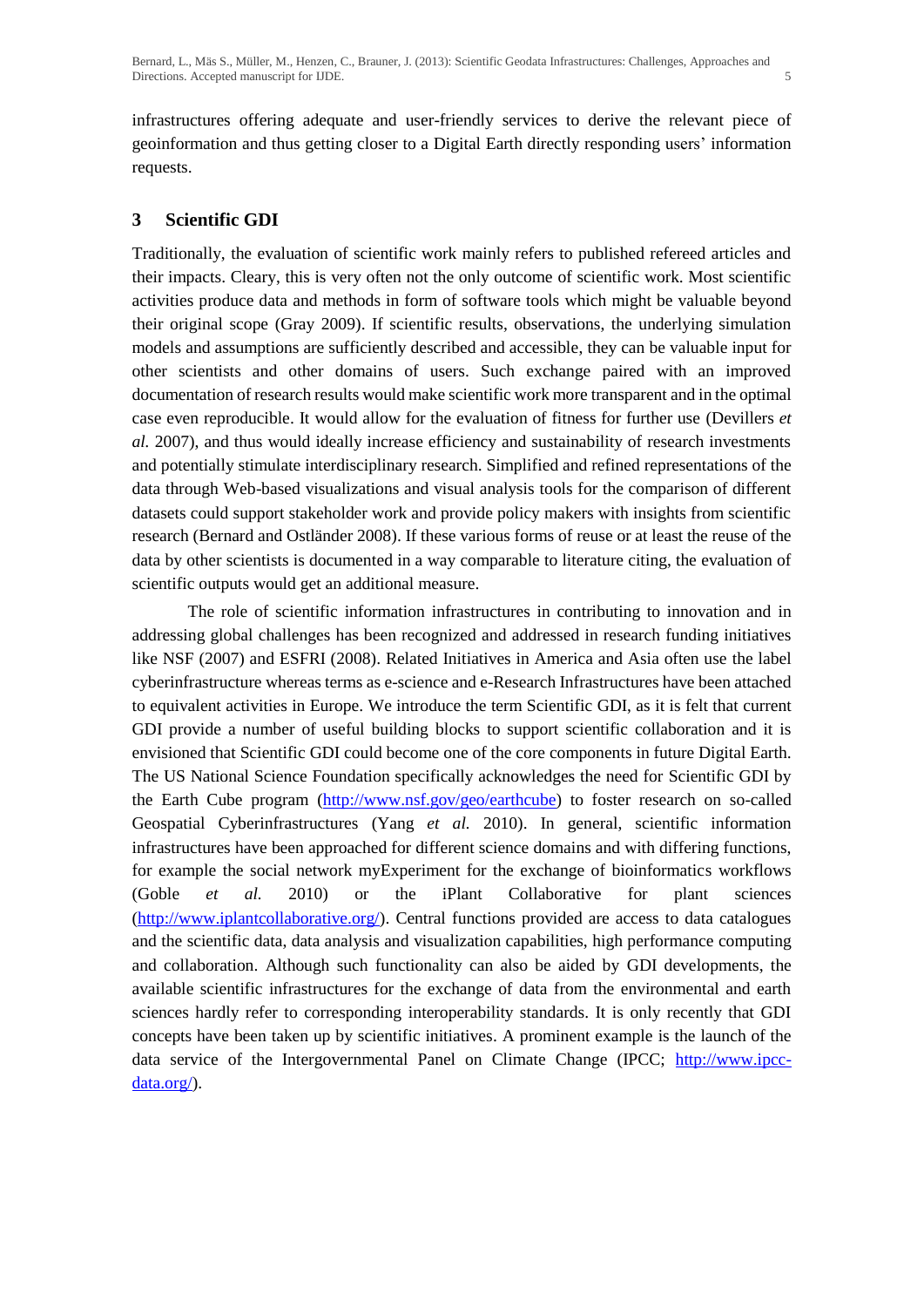

*Figure 2. Aspects and core components of Scientific GDI* 

Creating a Scientific GDI (Figure 2) to support the environmental research community in efficiently exchanging data and methods related to the various scientific disciplines poses a number of diverse challenges on today's GDI developments. In revisiting the science case in Digital Earth (Craglia *et al.* 2012), one could consider an idealized and very simplified researchers workflow to structure these challenges:

- (1) discover and access scientific geoinformation resources (data from observations, simulation and analysis as well as analysis methods and models),
- (2) integrate, process and analyse scientific geoinformation resources,
- (3) publish and share scientific geoinformation resources.

The remainder of the paper follows this sequence to address related issues and to hint to available approaches, best practices and potential solutions.

# **4 Challenges, Approaches and Recommendations for Scientific GDI**

# *4.1 Discover and Access Scientific Geoinformation Resources*

Metadata captures the basic characteristics of a geoinformation resource and ideally does not only support information discovery (like in a library) but also allows assessing the fitness for use and enables the integration with other resources. In current GDI, metadata is usually acquired according to the structure and contents as defined in ISO 19115 and ISO 19119 (ISO 2003, ISO 2005b, ISO 2005a). These standards define more than 300 metadata elements. Therefore, the automatic acquisition of metadata (Manso-Callejo *et al.* 2004, Bockmühl *et al.* 2010, Olfat *et al.* 2012) and further approaches towards user-based metadata enrichment (Olfat *et al.* 2012) are vital issues currently researched.

Typically, geoinformation metadata is managed in catalogues, which follow a quite static perspective on the generation of the underlying geoinformation resources (Fisher *et al.* 2009).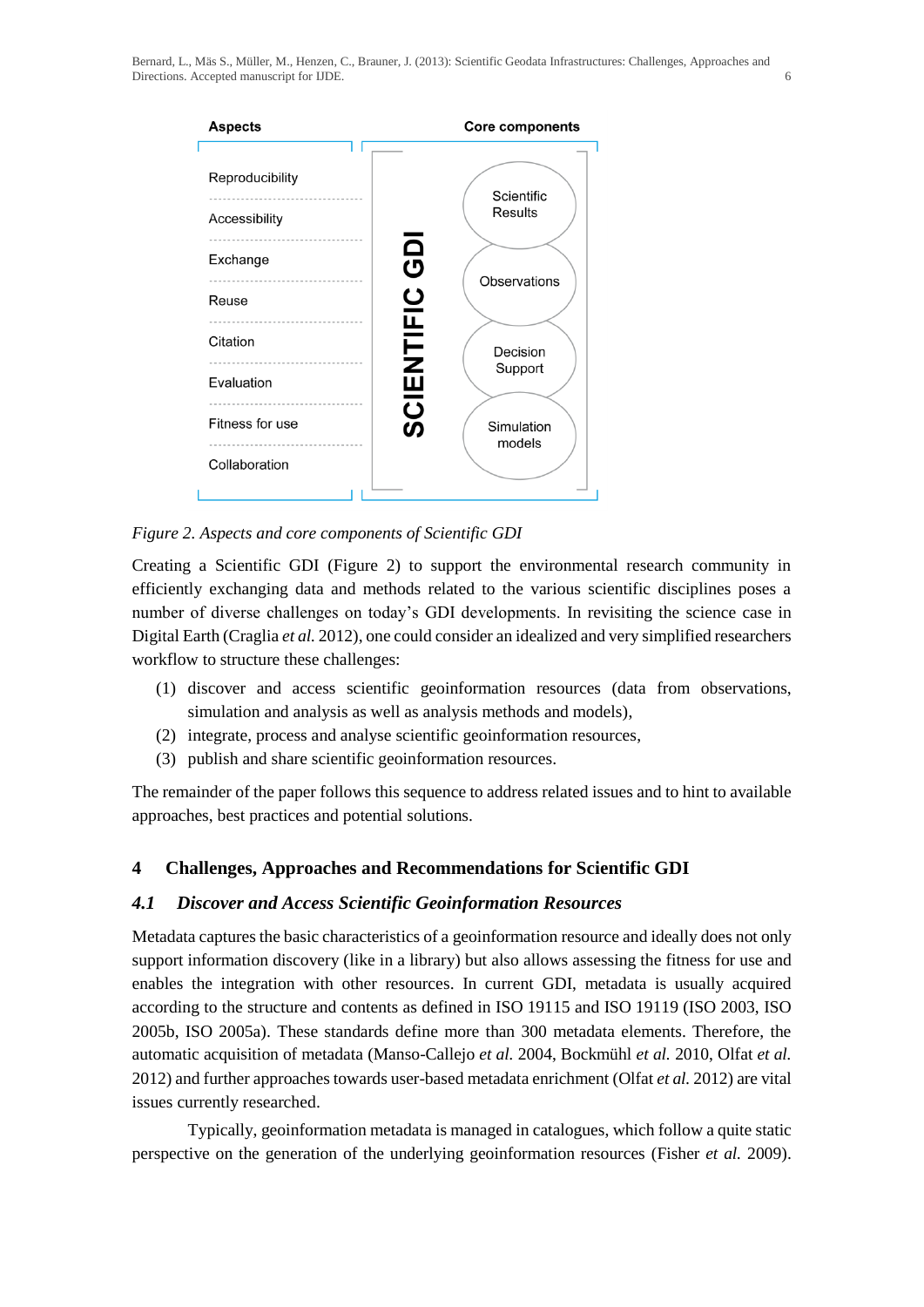Further, standards lack in representing different levels of detail for geospatial metadata to address different (scientific) user communities.

A main requirement of publishing scientific data is the interlinking between the data and the corresponding scientific publications. This can be easily achieved by enriching metadata with references (cf. DOI in Section 4.3.1) that allows directly navigating to related publications. These publications can provide details about the scientific context, framework requirements of the research, inherent assumptions of the data processing and approaches of data interpretation. These aspects can hardly be fully covered by formalized metadata elements. Even assuming that future metadata sets do always provide these links and that these publications summarize information about the data producing methods, they are usually more focused on new scientific insights and, with regard to metadata provision, they do not sufficiently describe the data and its quality in a structured and comprehensible way. Therefore, links to publications are a part of but will not replace structured metadata.

INSPIRE, for example, requires that for a spatial dataset at least one keyword from the General Environmental Multilingual Thesaurus (GEMET) is provided to describe the relevant spatial data theme (EC 2007b). However, for the required scientific terms GEMET is insufficient. At present, there are other domain-specific vocabularies available or under development (e.g. WMO BUFR for atmospheric conditions (WMO 2010) or the planned GEOSS ontology). However, these are hardly used to unambiguously communicate the meaning across scientific disciplines. Some of these vocabularies reveal inconsistencies in their definitions when they are combined with others, such that vocabularies from different domains are partially incompatible. Beside the connection of keywords to common vocabularies, descriptions of data semantics are hardly considered in current geoinformation metadata standards, which are primarily concerned with the discovery of the data but do not yet enable data integration (Comber *et al.* 2008). Controlled vocabularies for generic scientific terms, like the science ontology developed in Brodaric (2008) and Brodaric *et al.* (2008), hardly exist. Taking the example of environmental modelling, this already starts with basic concepts like model, storyline, scenario, driver and indicator. Although frequently used, different scientific communities have a slightly biased understanding of these terms. Creating a detailed and unambiguous formal description and, particularly, communicating it to a wider audience (at least within single scientific communities) is strongly required and a pressing challenge. Public fora as Wikipedia provide a blueprint on how a common corpus could be developed in a first step. However, additional organizational and research policy measures might be required to establish or even enforce the generation and usage of such common vocabularies.

In particular for climate change and economic development data, storylines and scenarios play a major role in metadata descriptions, as they can be used to classify the data and are certainly the most prominent keywords and search terms. The IPCC defines a storyline as "a narrative description of a scenario (or a family of scenarios), highlighting the main scenario characteristics and dynamics, and the relationships between key driving forces" (Nakićenović *et al.* 2000). A storyline defines qualitative global constraints for projections and leaves a relatively big space for interpretations. Therefore, storylines are substantiated by scenarios, which are defined as "projections of a potential future" (Nakićenović *et al.* 2000): Scenarios provide a "plausible description of how the future may develop, based on a coherent and internally consistent set of assumptions (scenario logic) about key relationships and driving forces (e.g. rate of technology change, prices)." The IPCC defined a set of scenarios that are commonly used by scientists to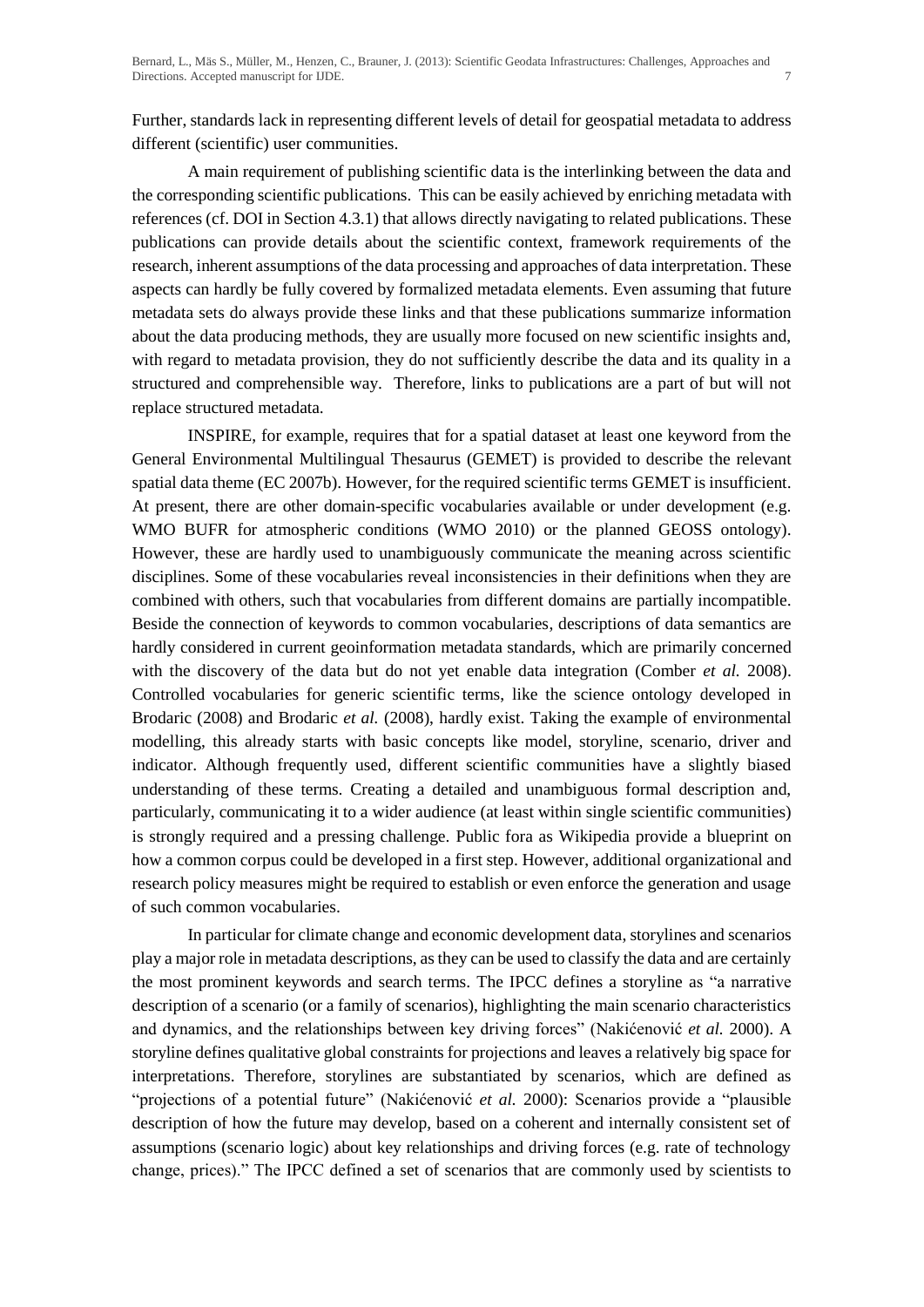obtain comparable model outputs when modelling effects of climate change. Therefore metadata of these output data should contain unambiguous links to the scenarios and the corresponding storylines.

# *4.1.1 Accuracy and Scale*

Analysis and description of the quality and in particular the accuracy of the data are very often neglected by scientists. The elements for the description of accuracy and consistency of data defined by ISO 19115 (ISO 2003) are not fitting for scientific model outputs, because such descriptions are usually neither available nor very meaningful. In many cases it would be more helpful to get a description of relationships between the quality of input and output data and a rating or estimation which of the inputs has the biggest impact on the quality of the model outputs. Also, there might be conditions described in the related metadata under which a value can be considered as accurate.

The current ISO metadata standards do not provide sufficient elements to adequately describe the spatio-temporal scale and level of detail of time series or multidimensional data. The emerging revision of ISO 19115 is already addressing this issue by allowing the statement of a temporal resolution. However, input datasets of numerical models very often include statistical data referencing discrete administrative units, like provinces and countries, as spatial resolution. We observed – for instance in economic models – that these units are not separately considered but aggregated to larger, equally sized regions to create a uniform sample size. Depending on modelling goals and the expected outputs, these aggregated spatial regions can be diverse and are task specific. Nevertheless, the aggregation procedure is hardly documented once the data is published. Beside the spatial resolution, also the scale of the geographical phenomena can be diverse. Different objectives of models lead to different thematic categories in the data, like differing terminologies for land cover or agricultural products. For example, a generic class *cereal crops* could also be represented in more detail by *wheat*, *rice*, *corn* and *barley*, which can be considered as the most important subclasses in terms of agricultural production. For a cereal crops dataset, it should be documented if it refers to these four or also includes other 'less important' crops like for example *millet*. Thus, to support related up- and downscaling tasks, the metadata must contain resolvable links to the corresponding sets of spatial aggregation units and thematic categories, as for instance provided by the future INSPIRE implementations.

# *4.1.2 Lineage and Usage*

One of the main purposes of metadata within a GDI is to enable potential users to assess the suitability of the geodata for their specific use. In recent publications, available metadata standards have been recognized as data production oriented and it has been claimed for more usercentric metadata (Devillers *et al.* 2007, Goodchild 2007, Devillers *et al.* 2010). Due to its complexity and in particular the complexity of the data's provenance, this is especially true for scientific data. At present, even if scientific data is discoverable and accessible, the assessment of the data quality with regard to a particular use is difficult.

To evaluate the fitness for use of a dataset, information about its provenance is vital. From the data producer's perspective, lineage information can be used as an internal record of the data to ensure that the production standards are being maintained. In ISO 19115, such information is represented by the lineage element that is modelled as part of the data quality. Lineage recounts the life cycle of the dataset, from real-world abstraction, collection or acquisition, through all stages of compilations, corrections, maintenance, conversions and transformations to the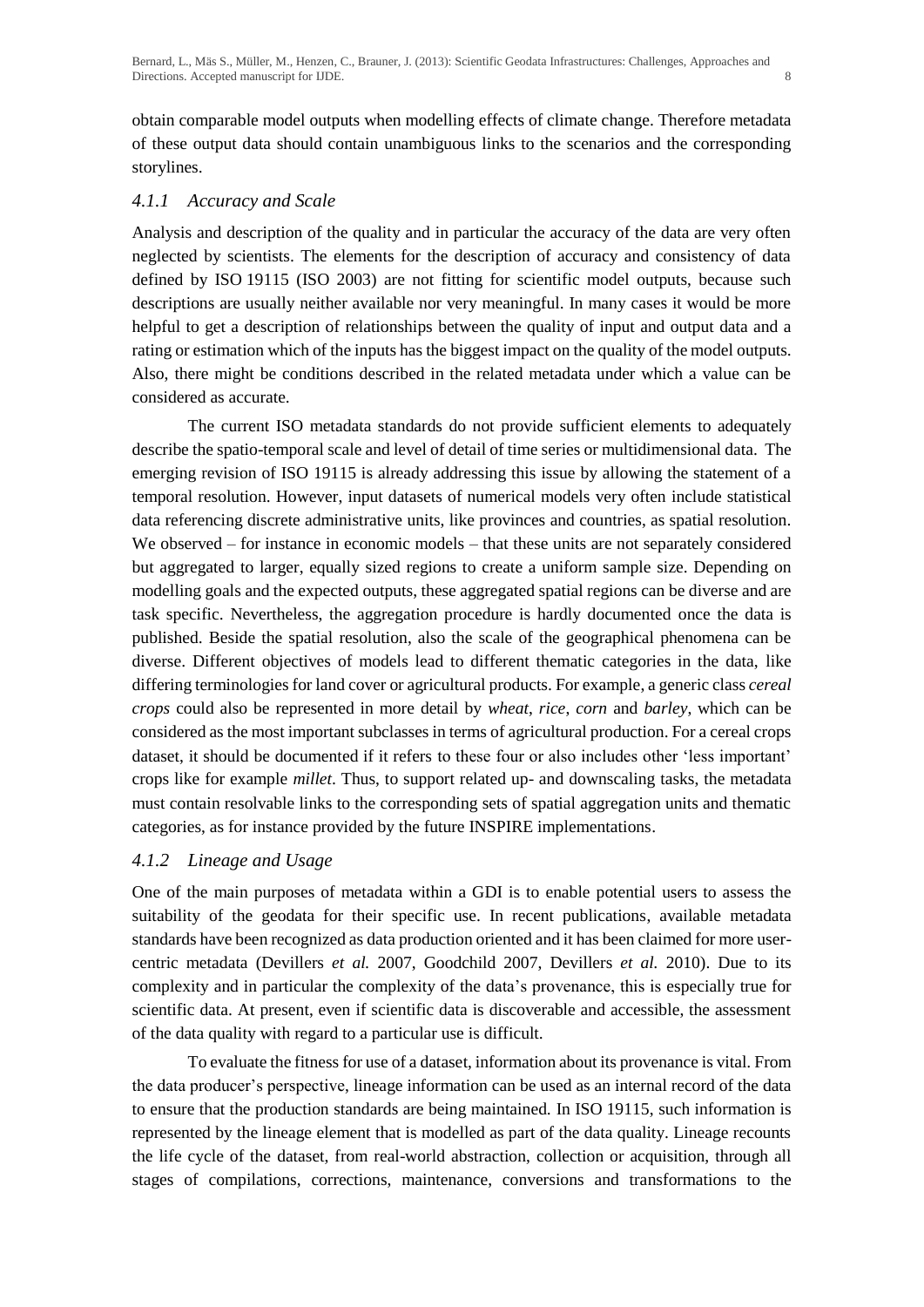generation of new interpreted products (Clarke and Clark 1995, Harding 2006, Servigne *et al.* 2006). The main components of the lineage in ISO 19115 are subclasses describing sources and process steps when generating the dataset. The sources provide information regarding the source data used to create the described dataset. Process steps are methods and processes used in the creation or maintenance of the dataset.

Since scientific environmental data is often an output of numerical models or simulations, the lineage sub-elements can be used to link to corresponding input datasets and models. If such links are systematically provided by metadata, the relationships between different datasets and models can be visually illustrated. The system MetaViz (Figure 3) has been realized to allow for using and visualizing provenance metadata in the GLUES GDI. Therewith, scientists can for example get a comprehensive view about which models provide datasets for a certain scenario or whether an input dataset also served into other models. Hitherto, gaining such information required a tedious, extensive and time consuming investigation of literature by each researcher who tried to learn about origination of a considered dataset.



*Figure 3. MetaViz prototype showing an example for a world economy model. Access via [http://geoportal.glues.geo.tu-dresden.de/geoportal/Applications/metaviz.html.](http://geoportal.glues.geo.tu-dresden.de/geoportal/Applications/metaviz.html)*

Beside the scientific work, such comparison can also be of interest for research assessment, since it shows the 'impacts' of a dataset. This can also be useful when analysing the scientific outreach, since it represents the data exchange and collaboration between different research institutions. Therefore, lineage information can play a major role for the evaluation of scientific data, comparable to the way citations are used to rank scientific publications. Nevertheless, a detailed description of the origin of scientific data is not possible with the current ISO metadata. In particular the description lacks of details regarding the concrete model initialization, drivers and parameters and a generic description of the model and its basic assumptions.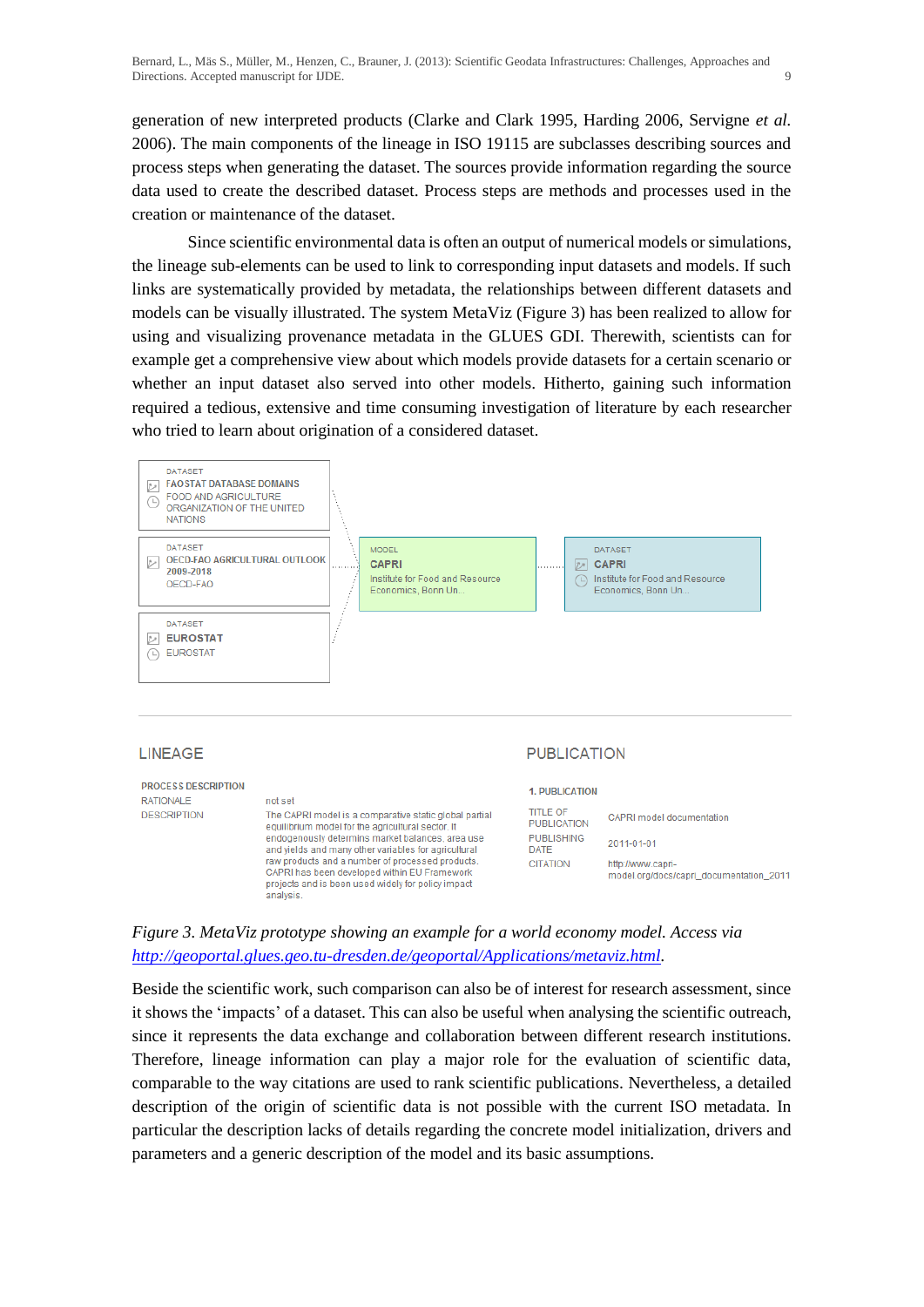# *4.2 Integrate, Process and Analyse Scientific Geoinformation Resources*

#### *4.2.1 Software Architectures*

Current administrative GDI implementations are mostly realized as *Service Oriented Architectures* (SOA; (OASIS 2006, Erl 2007, OASIS 2011)). In contrast to open source programming libraries, SOA are following the black-box paradigm hiding the concrete functioning and implementation of an algorithm to the service client. Discovery, visualization, access and geoprocessing functions are made available as a set of distinct services. Each is following a well-defined interface to make the specific functions accessible and a service interoperable and easily replaceable by other services as well as combinable in different service orchestrations supporting a wide range of applications. Compared to previous generations of component based approaches or object broker architectures, SOA allow a less tight coupling of the different service components but equally support realizing applications which require certain flexibility and complexity in the usage of processing functionality. Thus, SOA are for instance well suited when dealing with real-time observations, simulations and other data-intensive decision support applications, as for instance in environmental planning or in risk assessment and prevention.

*Resource Oriented Architectures* (ROA) follow the idea of simply considering anything in the Web a resource which could be easily linked with other resources. They gained widespread uptake in creating Mash Ups as simple information applications (e.g. maps on air quality or a cholera pandemic).

*Linked Data* follows the ROA path in envisioning a network of Web accessible datasets allowing mutual linkages and ideally referring to ontologies as semantic references (Kuhn 2005). SOA, ROA and Linked Data are addressing different levels of functional complexity and user requirements and would thus require research on their adequate layering (SOA-ROA-Linked Data) to achieve and enable their complimentary usage (Figure 4).



*Figure 4. Classification of Service Oriented Architectures, Resource Oriented Architectures and Linked Data.*

Thus, ROA and Linked Data are proposed as the future path towards integration of SOA based GDI in non-geo Web domains and fostering their multidisciplinary usage. Metadata publication using Linked Data approaches can be recommended as the first step towards this goal. Clearly,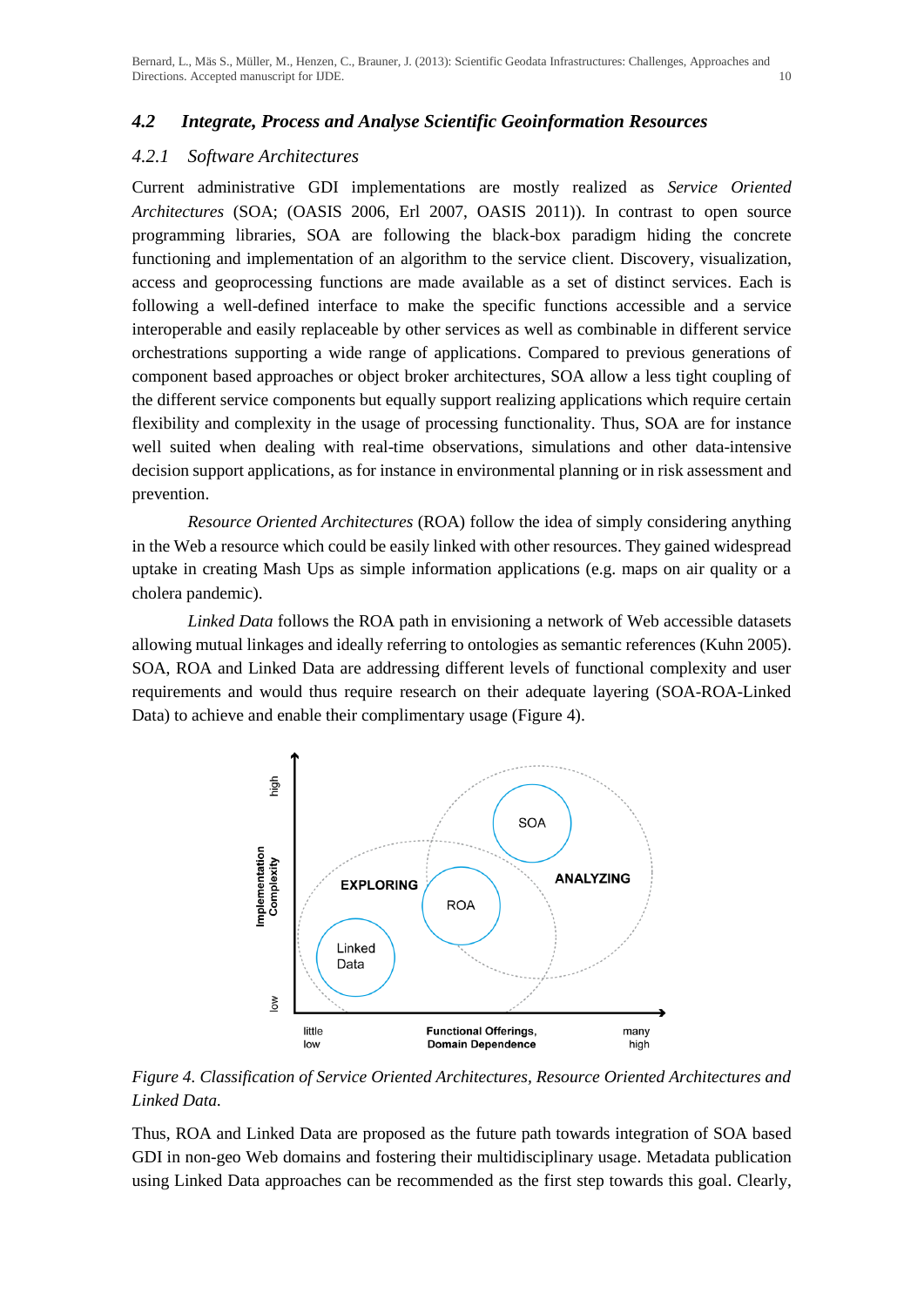not any observation taken every second or result sets of global change model simulation for 2100 would qualify as a Linked Data item (Janowicz *et al.* 2011), so that a combination of adequate aggregation and generalization mechanisms needs to be designed.

# *4.2.2 Sharing and Integration of Geoprocessing Methods*

Data processing logic in a GDI may be used for change and anomaly detection, to conduct general analysis as well as aggregation, fusion and transformation to convert, compare and integrate data that refers to different spatial, temporal and thematic granularities (ISO 2005b, Craglia *et al.* 2008, Brauner *et al.* 2009, Haubrock *et al.* 2009).

There are two fundamental strategies to deal with such data processing tasks in SDI (Müller *et al.* 2010). In *data-driven* approaches, geodata is sequentially shipped between a network of processing nodes, each offering a certain set of geoprocessing operators or other computational logic. Service chaining techniques as defined by ISO 19119 (ISO 2005b) are usually applied to create larger workflows by connecting data and processing services. Although a loose coupling of independent services is theoretically the most flexible approach, it has some major drawbacks in practical applications. First, purely data-driven workflows are also dataintensive and allocate a lot of network bandwidth. Second, it requires data owners to give *their* data to an unknown third party institution which prohibits to process license-, privacy- or securityconstrained data in a federated GDI. Third, from a service provider perspective, offering facilities for computationally intensive jobs is a much greater commitment than the provision of a data download service.

*Code-driven* approaches pursue the opposite strategy – the code is shipped to the data nodes which is more challenging but offers better performance in terms of bandwidth efficiency, data privacy and provision of computational resources. Shipping code between different instances comes at the cost of the necessity to define exchange mechanisms for algorithms as the definition of common algebras and processing languages. Some of the OGC web services can be extended with basic processing capabilities by supporting standardized processing languages: The Filter Encoding specification (OGC 2010b) is supported by a variety of Web Feature Services (WFS, (ISO 2010)); for Web Coverage Services (WCS, (OGC 2010a)) the Web Coverage Processing Service (WCPS) Language Interface Standard (OGC 2009) plays a similar role. Both standards follow the principle of database query languages that allow their users to perform simple subsetting and arithmetic tasks on the contained data. Instead of shipping the data to a processing service that performs the intended computations, the client may send a processing query directly to an extended data service where the statements are interpreted and processed. This circumvents the necessity to chain independent data and processing services to accomplish a processing task. A detailed comparison of both approaches was carried out in the OWS-8 testbed (OGC 2011).

Moving and sharing computational code as freely as data in a GDI would be the most flexible solution for code-driven scenarios and might operate equally well as data-driven strategies without suffering from the performance drawbacks. A more general framework for code exchange requires an agreement on common functionality and computing platforms, including software environments and infrastructure. Some research has been done on that matter (Müller *et al.* 2010, Müller *et al.* 2012) which demonstrates the feasibility of code-driven strategies in a GDI but has not yet led to any operational standard or widely used practice. However, the concept was found to link nicely with cloud computing since portability of the software stack is a core asset to achieve computing scalability.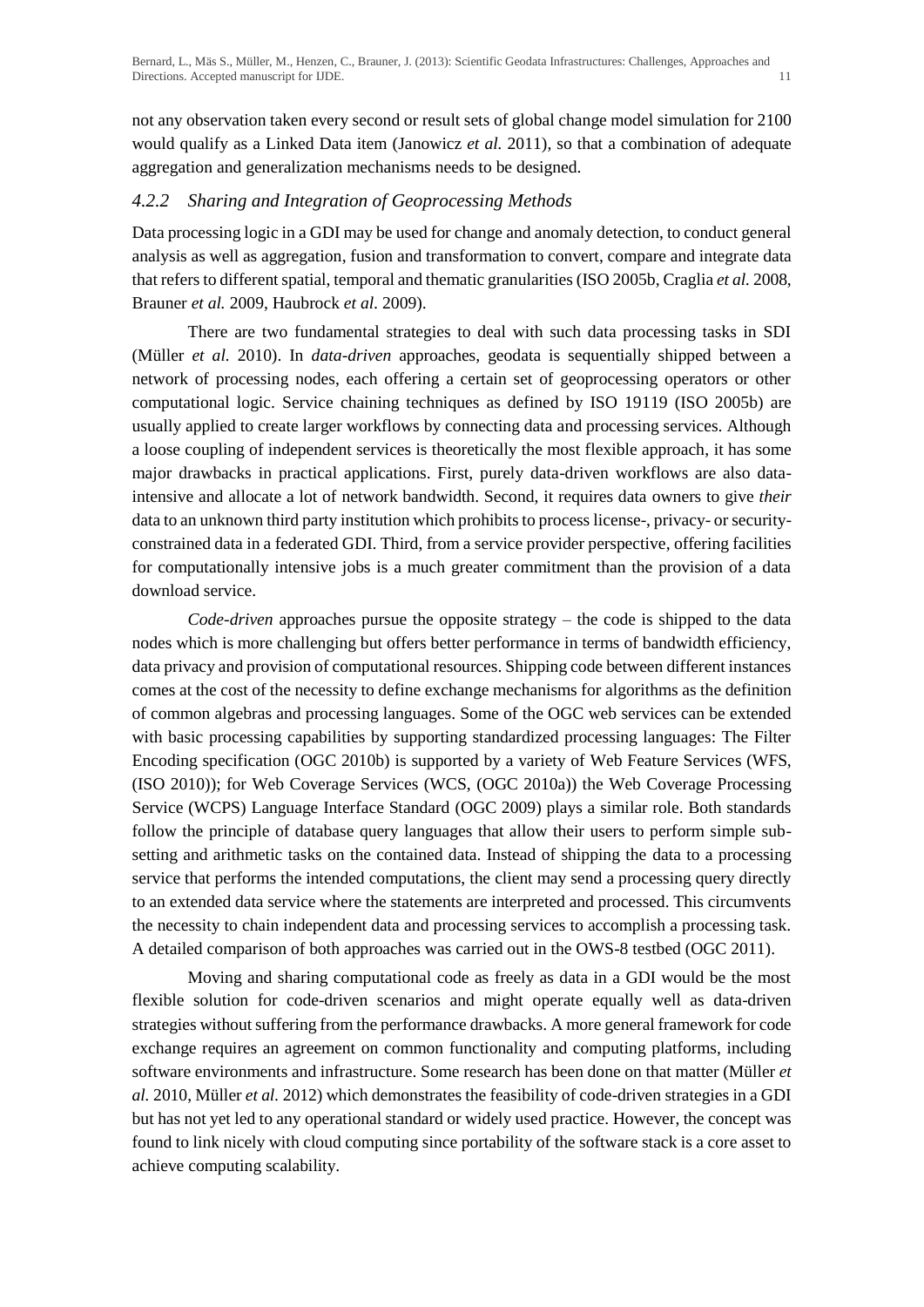Considering the efforts by individual institutions to foster software reuse, sharing software in larger groups seems to be the next logical step. Code sharing approaches may spur this development and increase the availability of reusable and portable analysis tools, which have been identified as a cornerstone in data-driven science (Gray 2009).

# *4.2.3 Sharing and Integration of Environmental Simulation Models*

Research and developments on linking environmental models from different disciplines, as for example coupling a hydrological model with a climate model, and linking environmental models with GIS to facilitate the pre-processing of model inputs and the analysis of the spatio-temporal results has a long tradition in environmental and geoinformation science (Goodchild *et al.* 1993, Goodchild *et al.* 1996, Bernard and Krüger 2000, Haubrock *et al.* 2009, Maué *et al.* 2011). Roughly three ways of sharing and integrating of environmental models can be distinguished:

- (1) *Collective model development* matured in a number of community models. Very equally to open source projects these communities from one or several research institutions normally focus on the realization of a common model for a certain discipline (e.g. the Weather Research & Forecasting Model[, http://www.wrf-model.org\)](http://www.wrf-model.org/).
- (2) *Sharing model components* with the goal to allow an integrated usage of models from different disciplines is tackled by different approaches: Existing models are coupled through the usage of common interfaces (e.g. following the IEEE standards on High Level Architecture (IEEE 2010) or the Open Modelling Interface [http://www.openmi.org/\)](http://www.openmi.org/). Integrated models get (newly) developed to synthesize existing models from various disciplines and following different modelling styles (Beven 2007, Voinov 2010).
- (3) *Sharing simulation results* allowing scientists from other disciplines to access the results from specific model simulations and scenarios. Results are either stemming from a previous simulation (as for the IPCC data) and should have been undergone the required plausibility checks and validations, or access is given to a pre-parameterized, robust model, which allows for an ad-hoc execution (e.g. an interpolation model to provide a spatial distribution on air pollution, (Stasch *et al.* 2011, Wiemann *et al.* 2012)). In considering simulation models as sensors, the suite of Sensor Web Enablement interfaces provide means to share simulation results in GDI (Maué *et al.* 2011).

These sharing paradigms can be seen as different sharing levels, which could be stacked according to the required need of expertise and the expected users and usages (Figure 5).

#### **Sharing Simulations & Observations**

- Pre-calculated Simulation results or pre-parameterised (integrated) models for ad-hoc executions
- Results available via Sensor Web Enablement techniques (SWE)

#### **Sharing & Integrating Models**

- Link interoperable model components, allowing feedbacks (e.g. via OpenMI, HLA, etc.)
- Develop new integrated, robust models (based on Data **Assimilation and Data Mining)**

#### **Collective Model Development**

- Community models matured (stable communities, using established software technology mechanism,...)
- Within a number of disciplines and mostly mono-disciplinary (e.g. CLM, WRFM, PIHM)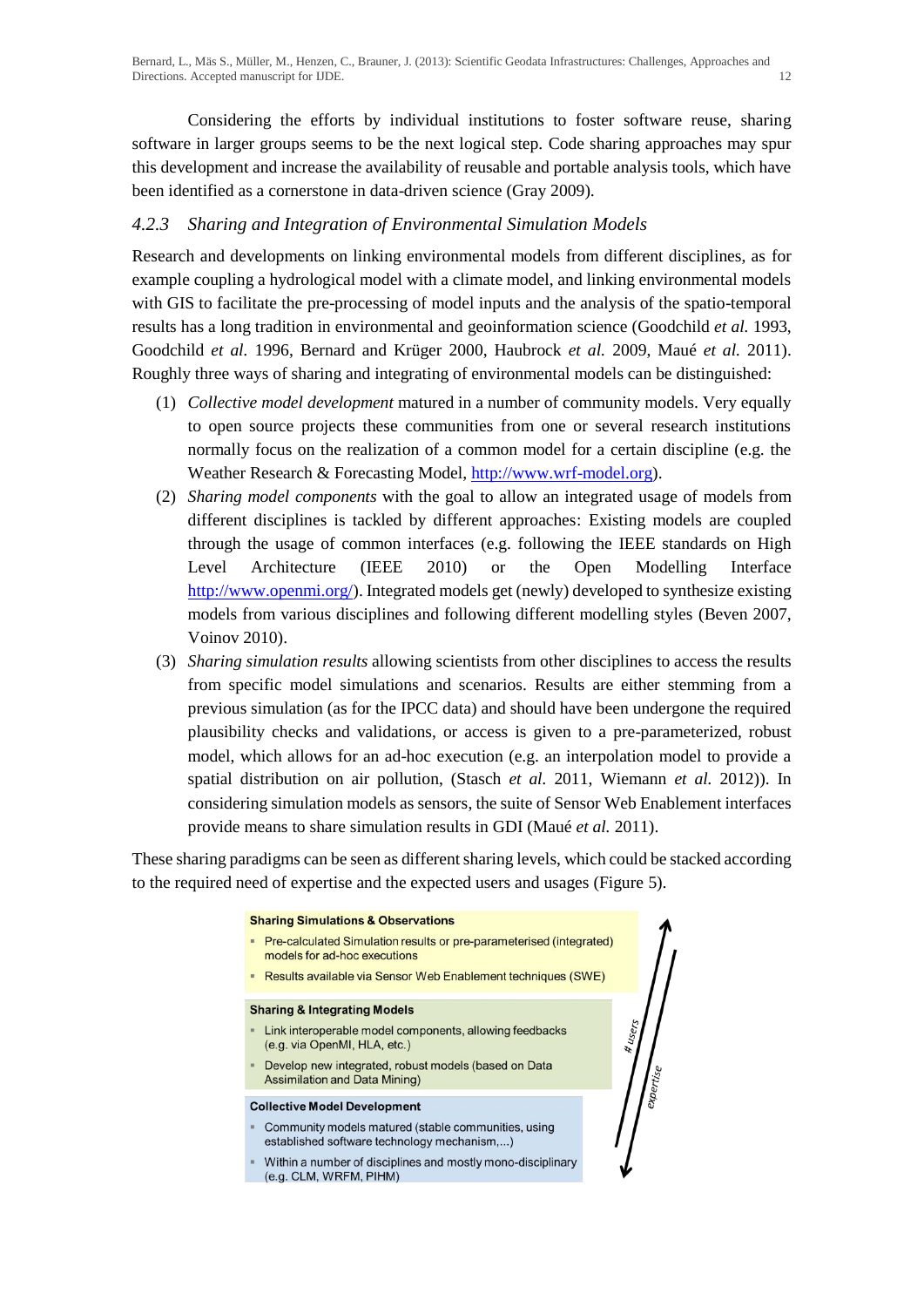## *Figure 5. Layers in sharing and integrating environmental models.*

GIS and GDI noticeably improved in their capabilities to manage and visualize spatio-temporal (3D) geodata, however, related processing methods (e.g. to calculate a spatio-temporal mean or sum when dealing with time-variant 3D atmospheric data) are still mostly lacking. Advancing these tools and thus better supporting data-mining on environmental simulation results and observations could provide better means to design integrated models. These integrated models are expected to act as the glue between the more complex and demanding models within the environmental disciplines and would ideally become available in a Scientific GDI as robust models to serve tools for other scientific communities and decision makers. As stated above for metadata, handling and communicating the assumptions and uncertainties underlying a model are pressing demands which should be tackled before further encouraging the sharing of environmental models and simulation results. Approaches to consider related metadata in the further processing and analysis chain - as proposed by Pebesma *et al.* (2007), Jung-Hong and Min-Lang (2012) - should be further elaborated and find their way in operational GIS and GDI implementations.

## *4.3 Publish and Share Scientific Geoinformation Resources*

#### *4.3.1 Publishing Scientific Data, Methods and Models*

Although some scientific journals offer possibilities to link publications with data or software sources, there are not many incentives for researchers to publish their data or software. Scientific impact factors only consider textual publications and their citations. To better stimulate the publication of scientific data and scientific software they must be properly acknowledged, e.g. by having impact factors for data quotation and by assuring intellectual property rights for provided scientific data and methods. This links to current activities to make publications of scientific data and models obligatory for research work which gains public funding (EC 2012).

Published scientific data should be persistently identifiable and available in a way comparable to current textual publications. A recent open letter of the US National Science Foundation GEO Directorate exemplifies this issue and strongly recommends data citation (http://www.nsf.gov/pubs/2012/nsf12058/nsf12058.jsp). The digital object identifier (DOI) provides a system for identifying content objects in the digital environment. Data DOIs provide persistent identifiers and long term access to data. They help researchers to find and cite datasets, for example to cross reference journal articles with the underlying data. DOI is an ISO standard (ISO 2005a) and already used by numerous platforms for referencing data publications, for example PANGAEA (Data Publisher for Earth and Environmental Science; [http://www.pangaea.de/\)](http://www.pangaea.de/) and the World Data Center for Climate in Hamburg [\(http://cera](http://cera-www.dkrz.de/CERA/)[www.dkrz.de/CERA/\)](http://cera-www.dkrz.de/CERA/). Data DOI registration services are provided by the Data Cite organization [\(http://datacite.org/\)](http://datacite.org/) which operates globally with national representations. Existing GDI hardly make use of DOI as unique data references. Conversely, data that has a unique DOI reference does not necessarily have standardized metadata or use standardized data formats or geoinformation services. Making DOI a requirement when scientific data is published in a GDI seems to be indispensable. Nevertheless, the systematic capturing of DOI citations and corresponding rewarding of the publishers is still an issue.

The unique identification of data can be implemented in different levels of granularity. INSPIRE, for example, defines persistent object IDs for individual instances. There might be cases which require that single objects can be referenced in such a way. However, the overall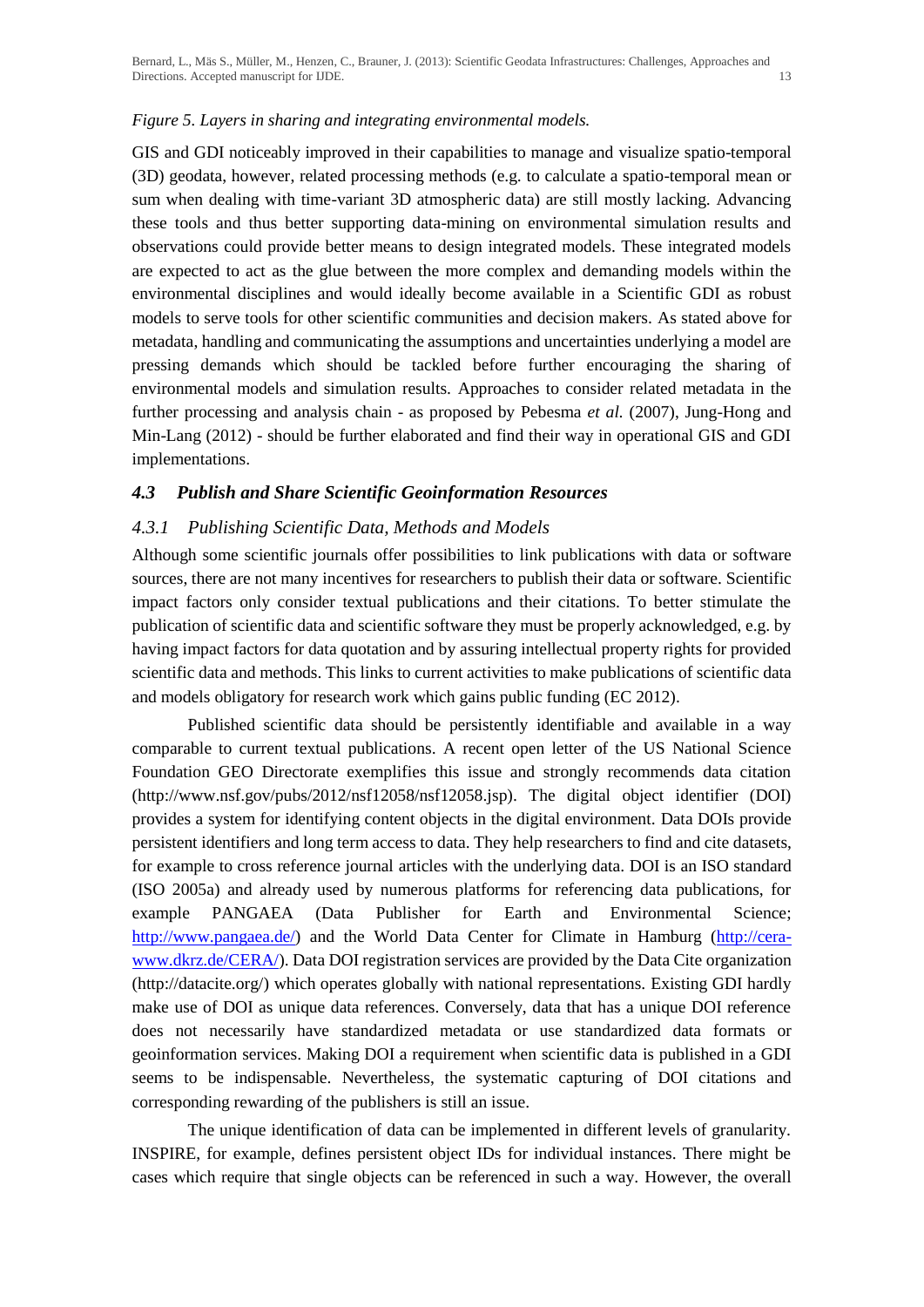efforts to establish and maintain such detailed identification are considered being disproportionate to the benefits in most Scientific GDI. Thus identification on the coarser grained dataset level seems recommendable for using geodata DOIs in Scientific GDI.

# *4.3.2 Licensing*

A major concern of scientists publishing their data is about licensing, intellectual property rights and warranty. Possible users must be informed about the concrete license of available data. The Creative Commons (CC) licensing framework provides a set of predefined harmonized and simplified licenses that can be combined to a license contract. CC licenses are commonly used in scientific data infrastructures. Usually, the data ownership stays with the data producing institution or scientist. The expectations of the providers of the scientific data and the infrastructure regarding citation, credits or acknowledgement must be clearly communicated and follow the "good scientific practices". The data producers should be aware that the selection of restrictive license conditions possibly discourages potential users, for example when a license prohibits commercial use. Recently, the CC community is seeking to adjust its licenses to the specific requirements of scientific data [\(http://creativecommons.org/science\)](http://creativecommons.org/science). Scientific GDI must also guarantee the confidentiality of published data to assure the competition between scientific teams. A common strategy is for instance to make only the metadata available and to provide the actual data access later (e.g. after two years), when the data producers have finished corresponding publications (e.g. HALO project database, http://halo-db.tropos.de/).

Another issue is the access to privacy restricted data. Common privacy rules are relatively strict and in some cases they prohibit the provision of data required to explore or analyse detailed relations or interdependencies (e.g. in health or socio-economic studies). In general, GDI still lack the possibility to formalize license and privacy policies, to allow for an as much as possible automated policy negotiation and enforcement process for research applications.

# *4.3.3 Governance and Policies*

Most of the current GDI initiatives and implementations are driven by public administrations and result from legal enforcement, like the European INSPIRE initiative. In contrast commercial online mapping applications successfully followed a kind of 'supply creates demand' approach (Craglia *et al.* 2012). A mixture of both might stimulate Scientific GDI. Legal measures will hardly work for Scientific GDI, steering needs to relate to the various research funding mechanisms (e.g. simply by making the reuse of existing data and the publishing of results an unescapable requirement for research funding) and rewarding cultures (citation indices, best data awards, etc.). Having specific Scientific GDI implementations in place, which convince in terms of their data richness, usability and in sum get accepted by a scientific community, further demand can be generated and stimulate further Scientific GDI activities. Initiatives as the CUAHSI Hydrologic Information System [\(http://his.cuahsi.org\)](http://his.cuahsi.org/), PANGAEA [\(http://www.pangaea.de/\)](http://www.pangaea.de/), the EuroGEOSS broker [\(http://www.eurogeoss-broker.eu/\)](http://www.eurogeoss-broker.eu/) or the GLUES GDI on sustainable land management and ecosystem research (Eppink *et al.* 2012) could for instance serve as such stimuli on Scientific GDI.

Assuring the sustainable operation and availability of future nodes in the Scientific GDI is another challenge. In general, scientific infrastructures should offer a reliable service with long term perspective and aim at a long term preservation of digital assets. Since they should be sustained beyond the lifetime of single research projects or programmes, the funding must also be sustainable and independent of projects or research programmes and most probably be linked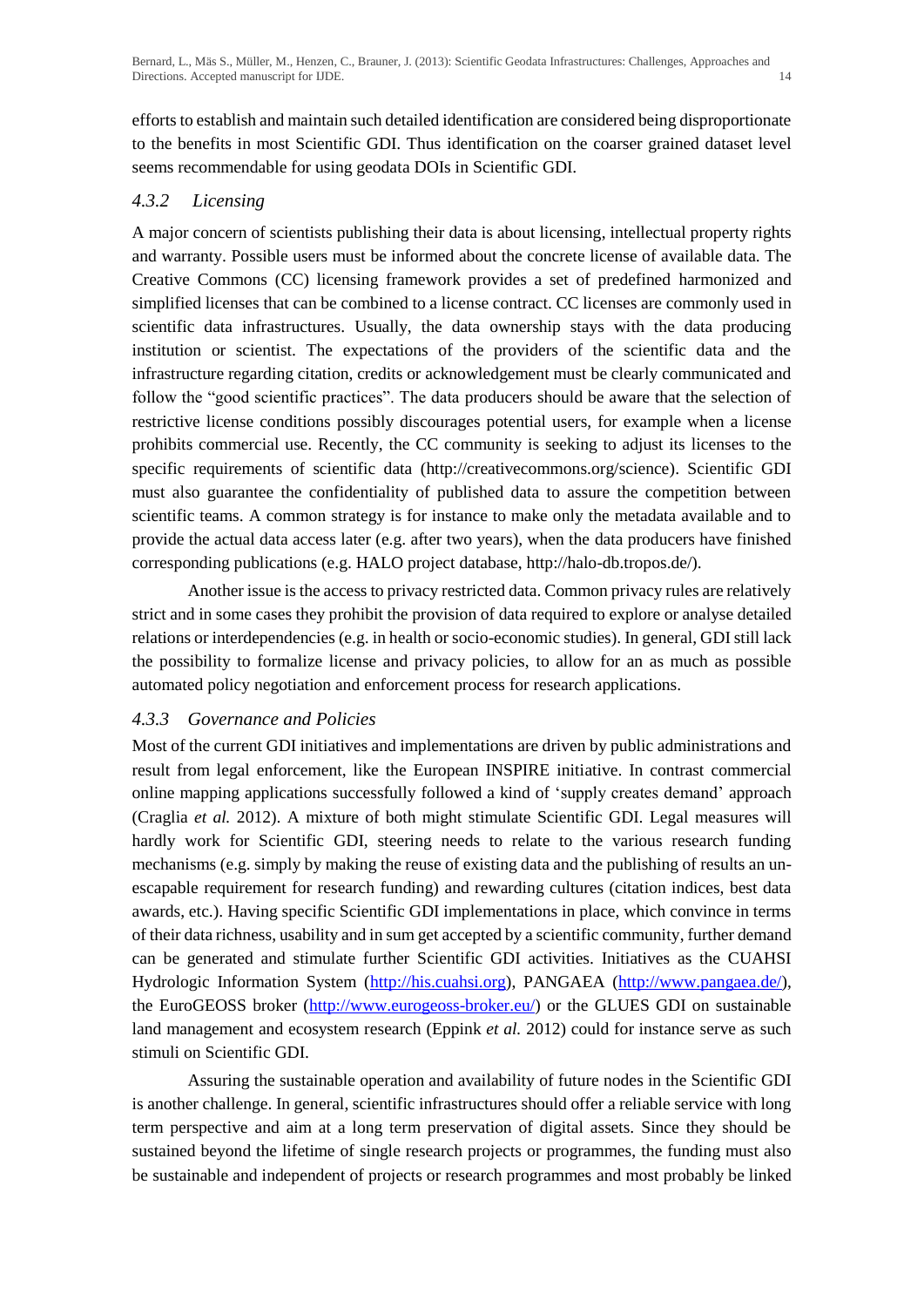to suited research institutions, which would act as backbone and service centres in Scientific GDI. Current INSPIRE experiences could help in identifying the best suited organizational models. As the INSPIRE directive also enforces specific service level agreements, it could provide guidance for defining comparable criteria in implementing the central nodes of a Scientific GDI. Consequently, Scientific GDI are supposed to follow a system of systems pattern, where such reliable central nodes would serve a wider scientific community in discovering the more specific scientific infrastructures, which could be bound to a specific region or discipline.

# **5 Conclusion**

Similarly to what (De Vries *et al.* 2011) observe about INSPIRE implementations of national GDIs, best practices for the implementation of Scientific GDIs have been identified, but the choice for a certain practice and prioritizing the issues always bounds to the concrete contextual conditions and opportunities. Having broadly considered issues on the realization of Scientific GDI and based on our various experiences in realizing Scientific GDI, we conclude in prioritizing related research items for a Scientific GDI 2020 agenda. In again (as for Section 4) using the three areas (a) discovery and access, (b) integration, processing and analysis, (3) publish and share of scientific geoinformation resources, we propose the following major research activities for this areas:

- (1) Discovery and access
- a) (Further) establish and possibly enhance common standards and reference systems (e.g. common vocabularies) to improve interoperability especially in terms of semantics.
- b) Improve methods for automated metadata creation, extraction, maintenance and provision to allow for better assessment and integration of the provided resources also addressing descriptions on provenance, accuracy, scale and models.
- c) Advance usability of existing scientific data portals and services, to attract more users and usage, both in terms of data access and data provision.
- d) Provide technical concepts to master the balancing act between scientific data products for scientists and mass-market users.
- (2) Integration, processing and analysis
- a) Allow for efficiently exchanging analysis methods (processing logic) to better support interdisciplinary and distributed data processing.
- b) Further advance methods in multi-scale transformations and cross-disciplinary data integration.
- c) Enhance GDI in dealing with time and spatio-temporal information.
- d) Progress on having commonly accepted means to exchange and integrate environmental models and the related simulation results within and across the several thematic domains by further aligning the existing partly different developments towards community models, open modelling interfaces and sensor Web.
- e) Explore ways to link traditional sensor measurements with crowd sourced observations.
- (3) Publish and share
- a) Further establish common policies and organizational frameworks for (crossdisciplinary) scientific data infrastructures within the frame of research infrastructures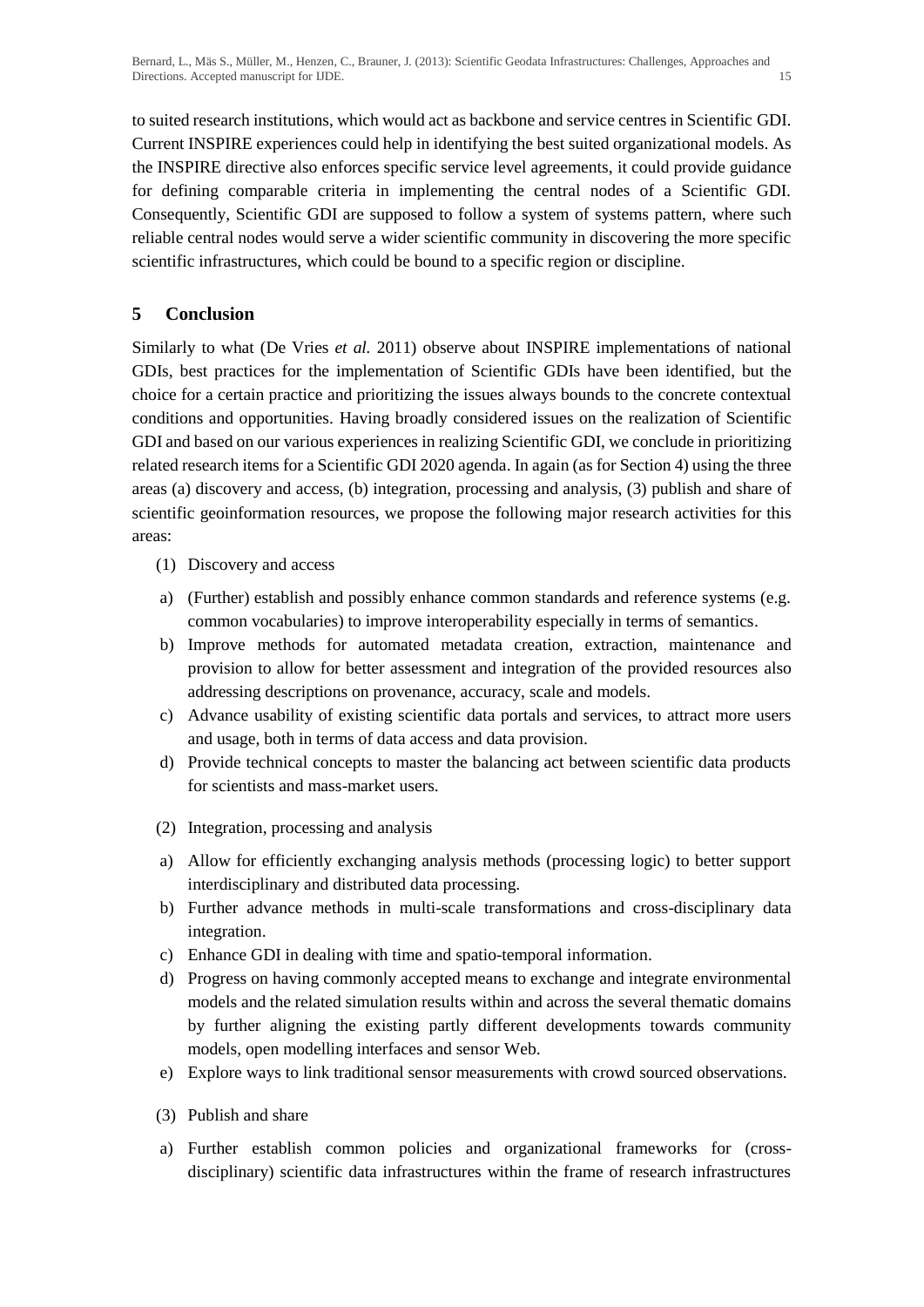(e.g. [http://ec.europa.eu/research/infrastructures\)](http://ec.europa.eu/research/infrastructures), where Scientific GDI would become an integral part.

- b) Better stimulate scientific data and scientific software publications by properly acknowledging these kind of publications, e.g. by having impact factors for data quotation and by assuring intellectual property rights for provided scientific data and methods.
- c) Progress in formalizing license and privacy policies for research applications to allow for an as much as possible automated policy negotiation and enforcement, as well as to ease analysis of privacy restricted data (e.g. in health or socio-economic studies).

Some of the issues addressed in this agenda have not been covered within this paper but would deserve treatment and further submissions in their own rights. *Improving usability* for instance is regarded to be of utmost importance (1c and 1d in the list above). Balancing functionality and simplicity is a prerequisite to achieve convincing usability and broadly accepted information infrastructures. However current GDI and GIS developments are still felt very weak in terms of usability. Another example is *formalizing license and privacy policies* (3c) as a foundation to allow for distributed geoprocessing. Today, various databases are not accessible for scientific analyses or can only by be used in an off-line mode to ensure data and privacy protection. Thus, for instance research on health-environment effects or socio-economic patterns is not only tedious but partly even hampered as links between different data sources cannot be generated. Beside a need for harmonized policies and organizational frameworks to best enable scientific analysis on such databases, it also lacks commonly agreed formalisms and technical mechanisms. In the end, these technologies should allow for an automated policy negotiation and enforcement and an online usage of the restricted database for authorized scientists.

Clearly, the research agenda proposed here closely links to current GEOSS and Digital Earth activities. These are expected to provide the global and cross-disciplinary frame for the emerging more regional or discipline-bounded Scientific GDI advancements.

#### **Acknowledgements**

Several findings presented in this paper stem from work on the GLUES GDI as part of the research programme "Sustainable Land Management" funded by the German Federal Ministry of Education and Research (BMBF). The comments and suggestion of two anonymous reviewers and the journal editors helped to improve this submission and are gratefully acknowledged.

# **6 References**

- Bernard, L., Kanellopoulos, I., Annoni, A. & Smits, P., 2005. The European Geoportal One step towards the Establishment of a European Spatial Data Infrastructure. *Computers, Environment and Urban Systems,* 29 (1), 15-31 Available from: [http://www.sciencedirect.com/science/article/pii/S0198971504000493.](http://www.sciencedirect.com/science/article/pii/S0198971504000493)
- Bernard, L. & Krüger, T., 2000. Integration of GIS and Spatio-Temporal Simulation Models. *Transactions in GIS,* 4 (3), 197-215 Available from: [http://onlinelibrary.wiley.com/doi/10.1111/1467-9671.00049/pdf.](http://onlinelibrary.wiley.com/doi/10.1111/1467-9671.00049/pdf)
- Bernard, L. & Ostländer, N., 2008. Assessing climate change vulnerability in the arctic using geographic information services in spatial data infrastructures. *Climatic Change,* (87), 263-281 Available from: [http://www.springerlink.com/content/a786301673025334/fulltext.pdf.](http://www.springerlink.com/content/a786301673025334/fulltext.pdf)
- Beven, K., 2007. Towards integrated environmental models of everywhere: uncertainty, data and modelling as a learning process. *Hydrol. Earth Syst. Sci.,* 11 (1), 460-467 Available from[: http://www.hydrol-earth-syst](http://www.hydrol-earth-syst-sci.net/11/460/2007/)[sci.net/11/460/2007/.](http://www.hydrol-earth-syst-sci.net/11/460/2007/)
- Bockmühl, T., Mäs, S. & Reinhardt, W., 2010. An Approach for Automatic Generation of Metadata based on Data Product Specifications. *INSPIRE Conference 2010*, Krakow, Poland.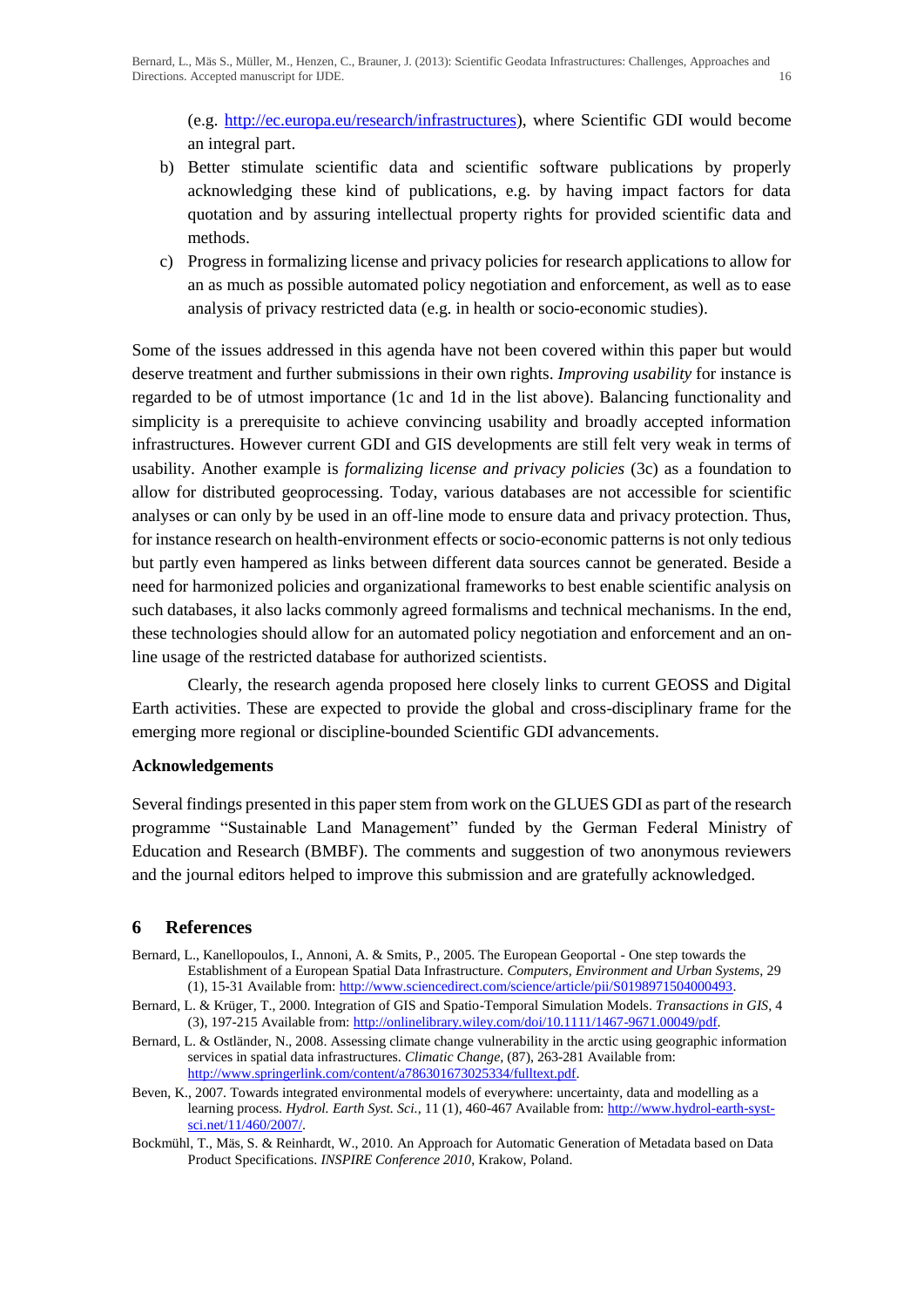Bernard, L., Mäs S., Müller, M., Henzen, C., Brauner, J. (2013): Scientific Geodata Infrastructures: Challenges, Approaches and Directions. Accepted manuscript for IJDE. 17

- Brauner, J., Foerster, T., Schaeffer, B. & Baranski, B., 2009. Towards a Research Agenda for Geoprocessing Services. *In*: Seester, M., Bernard, L. & Paehlke, V., eds. *Proceedings of the 12th AGILE Conference*, Hannover.
- Brodaric, B., 2008. *Science Knowledge Infrastructure Ontology 3.0* [online]. University of Edinburgh. Available from: [http://www.nesc.ac.uk/technical\\_papers/UKeS-2008-03.pdf](http://www.nesc.ac.uk/technical_papers/UKeS-2008-03.pdf) [Accessed May 2012].
- Brodaric, B., Reitsma, F. & Qiang, Y., 2008. SKIing with DOLCE: toward an e-Science Knowledge Infrastructure. *In*: Eschenbach, C. & Grüninger, M., eds. *Fifth International Conference on Formal Ontology in Information Systems (FOIS 2008)*, Amsterdam, The Netherlands: IOS Press, 208-219.
- Clarke, D.G. & Clark, D.M., 1995. Lineage. *In* Guptill, S.C. & Morrison, J.L. eds. *Elements of Spatial Data Quality.*  Oxford Elsevier Science, 13-30.
- Comber, A.J., Fisher, P.F. & Wadsworth, R.A., 2008. Semantics, Metadata, Geographical Information and Users. *Transactions in GIS,* 12, 287-291.
- Craglia, M., de Bie, K., Jackson, D., Pesaresi, M., Remetey-Fülöpp, G., Wang, C., Annoni, A., Ling, B., Campbell, F., Ehlers, M., Genderen, J.v., Goodchild, M., Guo, H., Lewis, A., Simpson, R., Skidmore, A. & Woodgate, P., 2012. Digital Earth 2020: towards the vision for the next decade. *International Journal of Digital Earth,*  5 (1), 4-21.
- Craglia, M., Goodchild, M.F., Annoni, A., Camara, G., Gould, M., Kuhn, W., Mark, D., Masser, I., Maguire, D., Liang, S. & E, P., 2008. Next-Generation Digital Earth: A position paper from the Vespucci Initiative for the Advancement of Geographic Information Science. *International Journal of Spatial Data Infrastructure Research,* 3, 146-167.
- De Vries, W., Crompvoets, J., Stoter, J. & Vanden Berghe, I., 2011. ATLAS of INSPIRE conceptualizing SDI implementation through an inventory of experiences, successes and headaches of European national mapping agencies. *International Journal of Spatial Data Infrastructures Research,* 6, 97-125.
- Devillers, R., Bedard, Y., Jeansoulin, R. & Moulin, B., 2007. Towards spatial data quality information analysis tools for experts assessing the fitness for use of spatial data. *International Journal of Geographical Information Science,* 21 (3), 261-282.
- Devillers, R., Stein, A., Bédard, Y., Chrisman, N., Fisher, P. & Shi, W., 2010. 30 years of research on Spatial Data Quality: Achievements, failures, and opportunities. *Transactions in GIS,* 14 (4), 387-400.
- Directive 2007/2/EC of the European Parliament and of the Council of 14 March 2007 establishing an Infrastructure for Spatial Information in the European Community (INSPIRE) 2007a.
- Implementing Directive 2007/2/EC of the European Parliament and of the Council as regards metadata, (Commission Regulation (EC) No 1205/2008 of 3 December 2008) 2007b.
- EC, 2011. *MEMO/11/891: Digital Agenda: Commission's Open Data Strategy, Questions & answers* [online]. European Commission. Available from:

<http://europa.eu/rapid/pressReleasesAction.do?reference=MEMO/11/891> [Accessed July 2012].

- EC, 2012. *Scientific data: open access to research results will boost Europe's innovation capacity* [online]. European Commission. Available from[: http://europa.eu/rapid/pressReleasesAction.do?reference=IP/12/790](http://europa.eu/rapid/pressReleasesAction.do?reference=IP/12/790) [Accessed July 2012].
- Eppink, F., Werntze, A., Mäs, S., Popp, A. & Seppelt, R., 2012. Land Management and Ecosystem Services: How Collaborative Research Programmes Can Support Better Policies. *GAIA - Ecological Perspectives for Science and Society,* 21 (1), 55-63.
- Erl, T., 2007. *SOA Principles of Service Design*: Prentice Hall International.
- ESFRI, 2008. *European roadmap for research infrastructures* [online]. European Strategy Forum on Research Infrastructures. Available from[: ftp://ftp.cordis.europa.eu/pub/esfri/docs/esfri\\_roadmap\\_update\\_2008.pdf](ftp://ftp.cordis.europa.eu/pub/esfri/docs/esfri_roadmap_update_2008.pdf) [Accessed June 11 2012].
- Fisher, P., Comber, A.J. & Wadsworth, R., 2009. What's in a Name? Semantics, Standards and Data Quality *In* Devillers, R. & Goodchild, H. eds. *Spatial Data Quality: Form Process to Decisions.* CRC Press, 3-16.
- Goble, C.A., Bhagat, J., Aleksejevs, S., Cruickshank, D., Michaelides, D., Newman, D., Borkum, M., Bechhofer, S., Roos, M., Li, P. & De Roure, D., 2010. myExperiment: a repository and social network for the sharing of bioinformatics workflows. *Nucleic Acids Research,* 38, W677-W682.
- Goodchild, M.F., 2007. Beyond Metadata: Towards User-Centric Description of Data Quality. *5th International Symposium on Spatial Data Quality*, ITC, Enschede, The Netherlands.
- Goodchild, M.F., 2008. The use cases of digital earth. *International Journal of Digital Earth,* 1 (1), 31-42.
- Goodchild, M.F. & Glennon, J.A., 2010. Crowdsourcing geographic information for disaster response: a research frontier. *International Journal of Digital Earth,* 3 (3), 231- 241 Available from: [http://dx.doi.org/10.1080/17538941003759255.](http://dx.doi.org/10.1080/17538941003759255)
- Goodchild, M.F., Parks, B.O. & Steyaert, L.T. eds. 1993. *Environmental Modeling with GIS,* New York: Oxford University Press.
- Goodchild, M.F., Steyaert, L.T. & Parks, B.O. eds. 1996. *GIS and Environmental Modeling: Progress and Research Issues,* Fort Collins: GIS World Books.
- Gore, A., 1999. The Digital Earth: Understanding Our Planet in the 2<sup>1st</sup> Century (Speech held on January 31, 1998 in the California Science Center). *Photogrammetric Engineering & Remote Sensing,* 65 (5), 528-530.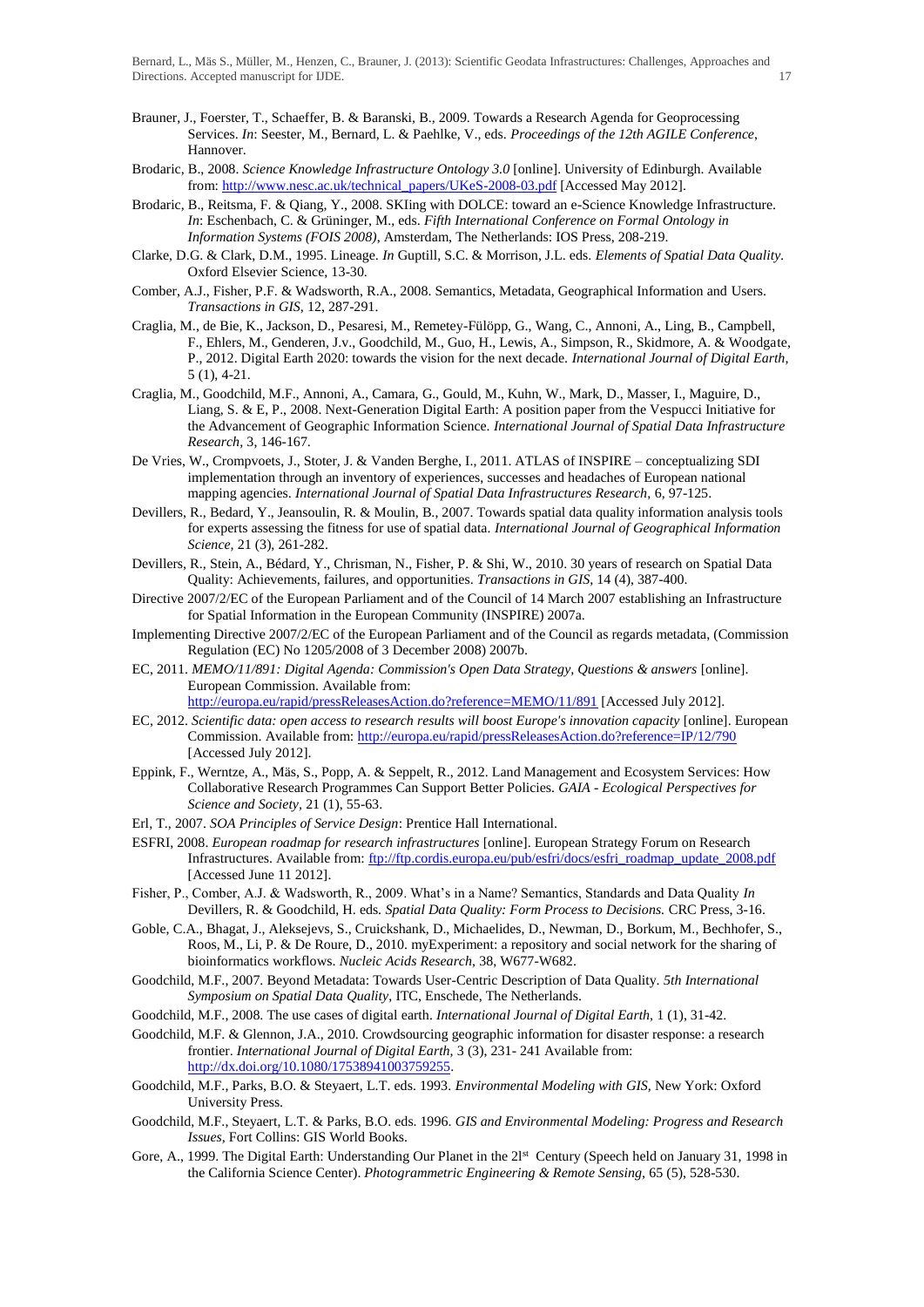- Gray, J., 2009. eScience: a transformed scientific method. *In* Hey, A.J.G., Tansley, S. & Tolle, K.M. eds. *The fourth paradigm: data-intensive scientific discovery.* Redmond, WA: Microsoft Research, xvii-xxxi-xvii-xxxi.
- Harding, J.D., 2006. Vector Data Quality: A Data Povider's Perspective. *In* Devillers, R. & Jeansoulin, R. eds. *Fundamentals of Spatial Data Quality.* London: ISTE Ltd., 141-159.
- Haubrock, S., Theisselmann, F., Rotzoll, H. & Dransch, D., 2009. Web-based management of simulation models concepts, technologies and the users' needs. *In*: Anderssen, R.S., Braddock, R.D. & Newham, L.T.H., eds. *18th World IMACS Congress and MODSIM09 International Congress on Modelling and Simulation*, Cairns, Australia, 880-886.
- IEEE, 2010. *1516 IEEE Standard for Modeling and Simulation (M&S) High Level Architecture (HLA) Framework and Rules* New York, USA, Institute of Electrical and Electronics Engineers.
- ISO 19115 International Standard on Geographic information Metadata 2003.
- ISO 19115-2 International Standard on Geographic information Part 2: metadata for imagery and gridded data 2005a.
- ISO 19119 International Standard Geogaphic information Services 2005b.
- ISO 19142 Geographic information Web Feature Service 2010.
- Janowicz, K., Bröring, A., Stasch, C., Schade, S., Everding, T. & Llaves, A., 2011. A RESTful Proxy and Data Model for Linked Sensor Data. *International Journal of Digital Earth*, in press.
- Jung-Hong, H. & Min-Lang, H., 2012. Interoperable GIS Operations: A Quality-Aware Perspective. *In*: Gensel, J., Josselin, D. & Vandenbroucke, D., eds. *15th AGILE International Conference on Geographic Information Science*, Avignon, France.
- Kuhn, W., 2005. Geospatial Semantics: Why, of What, and How? *In* Spaccapietra, S. & Zimányi, E. eds. *Journal on Data Semantics III.* Berlin/Heidelberg: Springer 1-24.
- Manso-Callejo, M.A., Nogueras-Iso, J., Zarazaga, J. & Bernabe-Poveda, M.A., 2004. Automatic Metadata Extraction from Geographic Information. . *In*: Toppen, F. & Prastacos, P., eds. *7th AGILE Conference on Geographic Information Science* Heraklion, Greece: AGILE, 379-386.
- Masser, I., 1999. All shapes and sizes: the first generation of national spatial data infrastructures. *International Journal of Geographical Information Science,* 13 (1), 67-84.
- Maué, P., Stasch, C., Athanasopoulos, G. & Gerharz, L., 2011. Geospatial Standards for Web-enabled Environmental Models. *International Journal of Spatial Data Infrastructures Research* 6,145-167 Available from: [http://ijsdir.jrc.ec.europa.eu/index.php/ijsdir/article/view/198/291.](http://ijsdir.jrc.ec.europa.eu/index.php/ijsdir/article/view/198/291)
- Müller, M., Bernard, L. & Brauner, J., 2010. Moving Code in Spatial Data Infrastructures Web Service Based Deployment of Geoprocessing Algorithms. *Transactions in GIS,* 14 (S1), 101-118 Available from: [http://onlinelibrary.wiley.com/doi/10.1111/j.1467-9671.2010.01205.x/pdf.](http://onlinelibrary.wiley.com/doi/10.1111/j.1467-9671.2010.01205.x/pdf)
- Müller, M., Kadner, D. & Bernard, L., 2012. Moving Code Sharing Geospatial Computation Logic on the Web. *In* Gensel, J., Josselin, D. & Vandenbroucke, D. eds. *15th AGILE International Conference on Geographic Information Science.* Avignon, 58-62.
- Nakićenović, N., Alcamo, J. & Davis, G., 2000. *IPCC Special Report on Emissions Scenarios (SRES)* Cambridge, United Kingdom and New York, NY, USA: Cambridge University Press.
- NSF, 2007. *Cyberinfrastructure vision for 21st century discovery* [online]. US National Science Foundation Cyberinfrastructure Council. Available from: [http://www.nsf.gov/od/oci/CI\\_Vision\\_March07.pdf](http://www.nsf.gov/od/oci/CI_Vision_March07.pdf) [Accessed June 2012].
- OASIS, 2006. *Reference Model for Service Oriented Architecture 1.0 OASIS Standard, 12 October 2006*.
- OASIS, 2011. *Reference Architecture Foundation for Service Oriented Architecture Version 1.0. 06 July 2011. OASIS Committee Specification Draft 03.* .
- OGC, 2009. *OpenGIS Web Coverage Processing Service (WCPS) Language Interface Standard* [online]. Open Geospatial Consortium. Available from:<http://www.opengeospatial.org/standards/wcps>
- OGC, 2010a. *OGC WCS 2.0 Interface Standard - Core* [online]. Open Geospatial Consortium. Available from: <http://www.opengeospatial.org/standards/wcs/>
- OGC, 2010b. *OpenGIS Filter Encoding 2.0 Encoding Standard* [online]. Open Geospatial Consortium. Available from:<http://www.opengeospatial.org/standards/filter>
- OGC, 2011. *OWS-8 Geoprocessing for Earth Observations Engineering Report* [online]. Open Geospatial Consortium. Available from[: http://www.opengeospatial.org/pub/www/ows8/deliverables.html](http://www.opengeospatial.org/pub/www/ows8/deliverables.html)
- Olfat, H., Kalantari, M., Rajabifard, A., Senot, H. & Williamson, I.P., 2012. Spatial Metadata Automation: A Key to Spatially Enabling Platform. *International Journal of Spatial Data Infrastructures Research,* 7, 173-195.
- Pebesma, E.J., de Jong, K. & Briggs, D., 2007. Interactive visualization of uncertain spatial and spatio-temporal data under different scenarios: an air quality example. *International Journal of Geographical Information Science,* 21 (5), 515-527 Available from: [http://dx.doi.org/10.1080/13658810601064009.](http://dx.doi.org/10.1080/13658810601064009)
- Percivall, G., 2010. The application of open standards to enhance the interoperability of geoscience information. *International Journal of Digital Earth,* 3 (S1), 14-30.
- Schäffer, B., Baranski, B. & Foerster, T., 2010. Towards Spatial Data Infrastructures in the Clouds. *In* Painho, M., Santos, M. & Pundt, H. eds. *Geospatial Thinking - 13th AGILE International Conference on Geographic Information Science.* Berlin: Springer, 399-418.